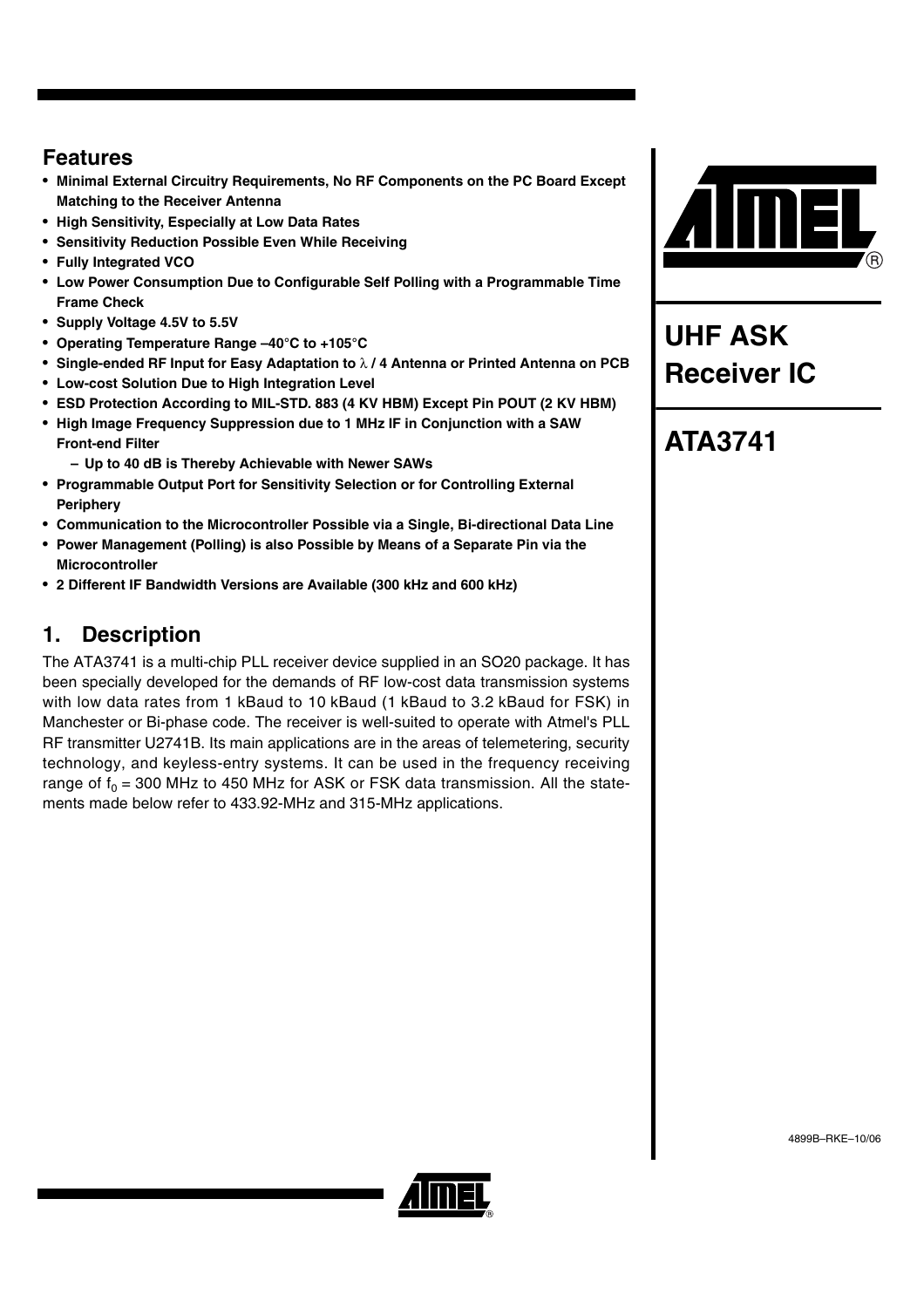

#### **Figure 1-1.** System Block Diagram



#### **Figure 1-2.** Block Diagram



**ATA3741**

**2**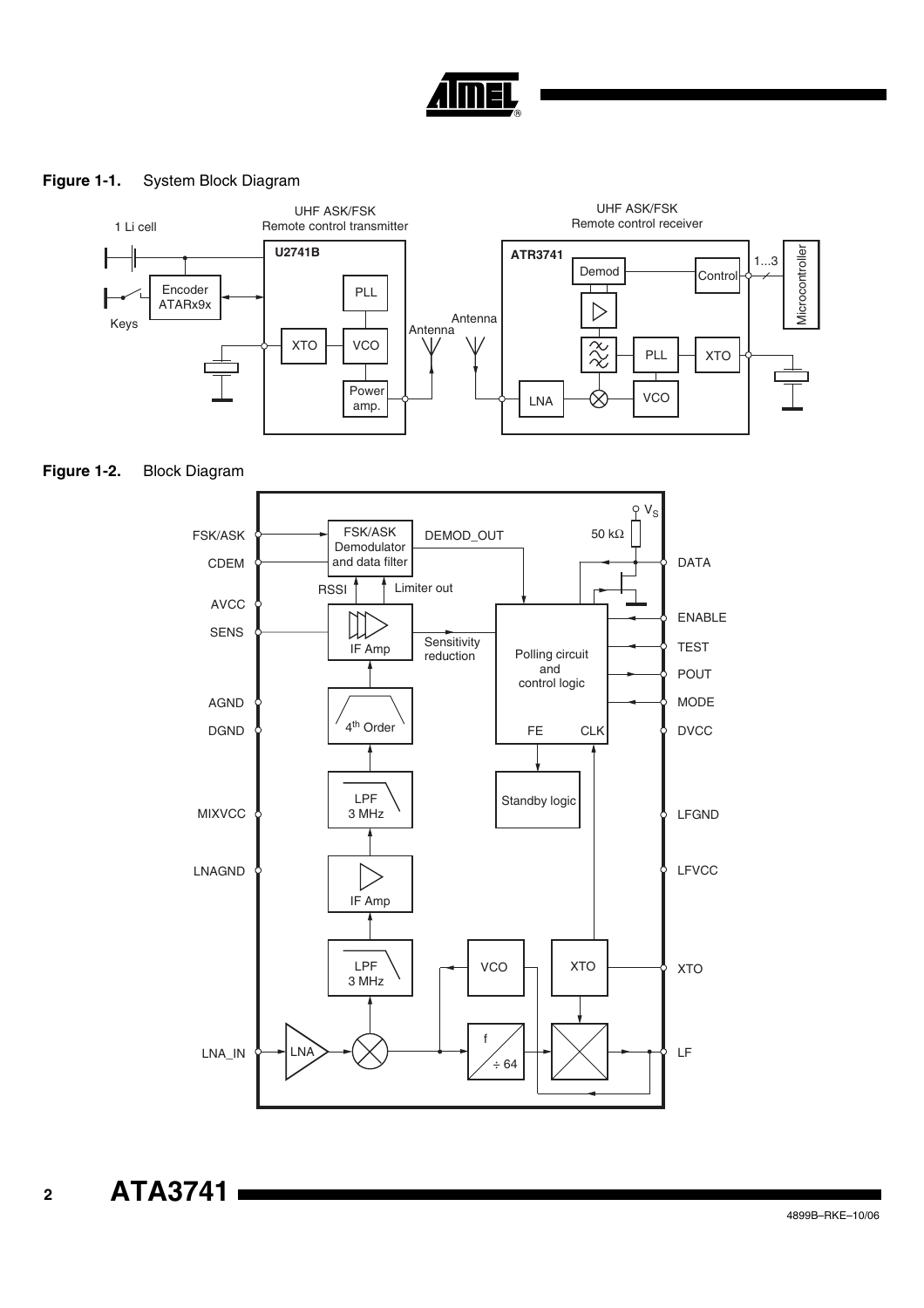# **2. Pin Configuration**

### **Figure 2-1.** Pinning SO20

#### **Table 2-1.** Pin Description

| <b>Pin</b>      | <b>Symbol</b>  | <b>Function</b>                                                                                       |
|-----------------|----------------|-------------------------------------------------------------------------------------------------------|
|                 | <b>SENS</b>    | Sensitivity-control resistor                                                                          |
| 2               | <b>FSK/ASK</b> | Selecting FSK/ASK. Low: FSK, High: ASK                                                                |
| 3               | <b>CDEM</b>    | Lower cut-off frequency data filter                                                                   |
| 4               | <b>AVCC</b>    | Analog power supply                                                                                   |
| 5               | <b>AGND</b>    | Analog ground                                                                                         |
| 6               | <b>DGND</b>    | Digital ground                                                                                        |
| $\overline{7}$  | <b>MIXVCC</b>  | Power supply mixer                                                                                    |
| 8               | <b>LNAGND</b>  | High-frequency ground LNA and mixer                                                                   |
| 9               | LNA_IN         | RF input                                                                                              |
| 10              | <b>NC</b>      | Not connected                                                                                         |
| 11              | <b>LFVCC</b>   | Power supply VCO                                                                                      |
| 12 <sup>2</sup> | LF             | Loop filter                                                                                           |
| 13              | <b>LFGND</b>   | Ground VCO                                                                                            |
| 14              | <b>XTO</b>     | Crystal oscillator                                                                                    |
| 15              | <b>DVCC</b>    | Digital power supply                                                                                  |
| 16              | <b>MODE</b>    | Selecting 433.92 MHz/315 MHz. Low: 4.90625 MHz (USA). High: 6.76438 (Europe)                          |
| 17              | <b>POUT</b>    | Programmable output port                                                                              |
| 18              | <b>TEST</b>    | Test pin, during operation at GND                                                                     |
| 19              | <b>ENABLE</b>  | Enables the polling mode<br>Low: polling mode off (sleep mode)<br>High: polling mode on (active mode) |
| 20              | <b>DATA</b>    | Data output/configuration input                                                                       |

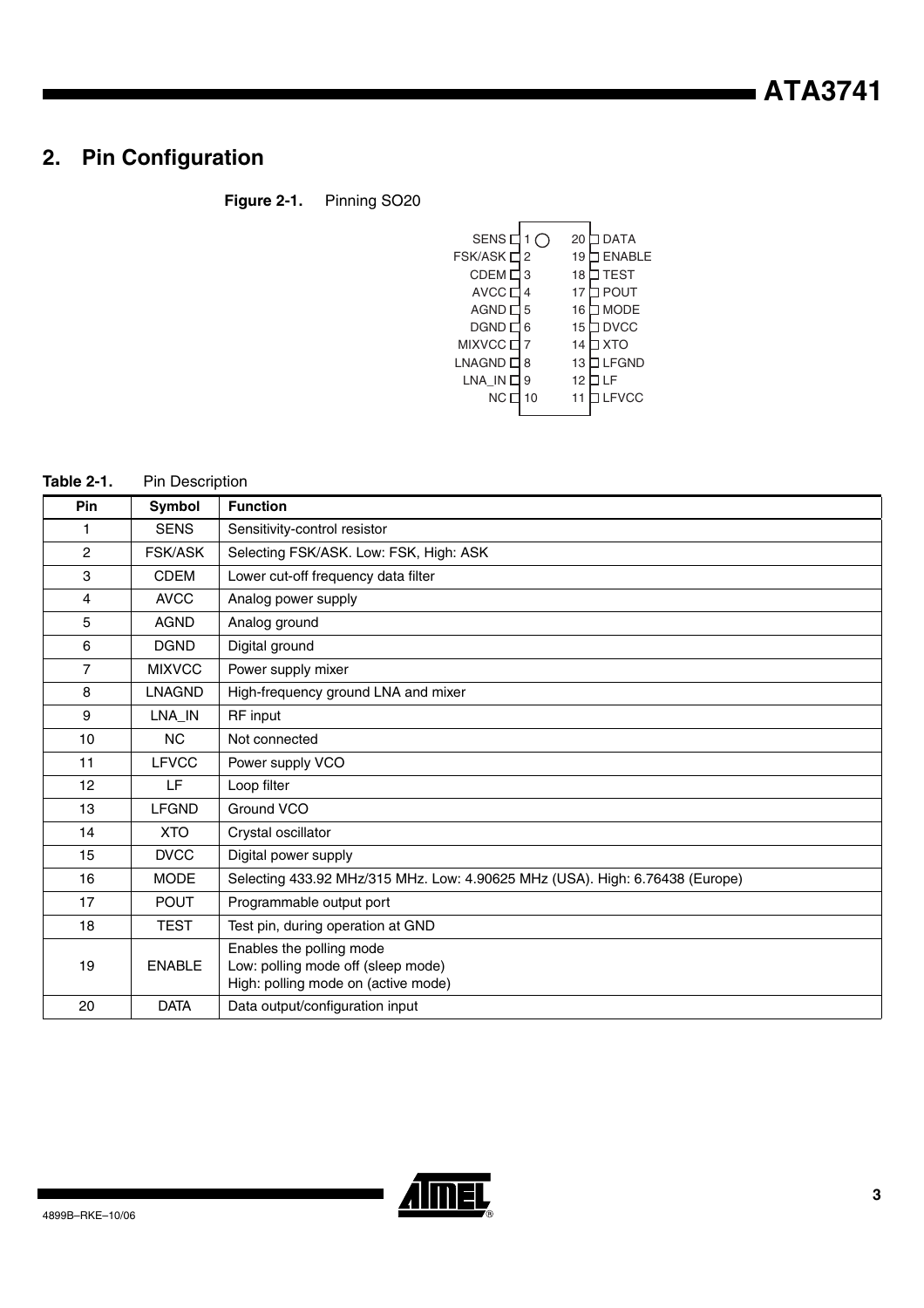

### <span id="page-3-1"></span>**3. RF Front End**

The RF front end of the receiver is a heterodyne configuration that converts the input signal into a 1-MHz IF signal. As seen in the block diagram, the front end consists of an LNA (low noise amplifier), LO (local oscillator), a mixer, and an RF amplifier.

The LO generates the carrier frequency for the mixer via a PLL synthesizer. The XTO (crystal oscillator) generates the reference frequency  $f_{XTO}$ . The VCO (voltage-controlled oscillator) generates the drive voltage frequency f<sub>LO</sub> for the mixer.  $f_{LO}$  is dependent on the voltage at pin LF. f<sub>LO</sub> is divided by a factor of 64. The divided frequency is compared to  $f_{\text{XTO}}$  by the phase frequency detector. The current output of the phase frequency detector is connected to a passive loop filter and thereby generates the control voltage  $V_{LF}$  for the VCO. By means of that configuration,  $V_{LF}$ is controlled in a way that  $f_{LO}$  / 64 is equal to  $f_{XTO}$ . If  $f_{LO}$  is determined,  $f_{XTO}$  can be calculated using the following formula:

$$
f_{\text{XTO}} = \frac{f_{\text{LO}}}{64}
$$

The XTO is a one-pin oscillator that operates at the series resonance of the quartz crystal. The crystal should be connected to GND via a capacitor CL according to [Figure 3-1.](#page-3-0) The value of the capacitor is recommended by the crystal supplier. The value of CL should be optimized for the individual board layout to achieve the exact value of  $f_{XTO}$  and thereby of  $f_{LO}$ . When designing the system in terms of receiving bandwidth, the accuracy of the crystal and XTO must be considered.

<span id="page-3-0"></span>



The passive loop filter connected to pin LF is designed for a loop bandwidth of  $B_{\text{Loop}} = 100$  kHz. This value for  $B_{\text{Loop}}$  exhibits the best possible noise performance of the LO. [Figure 3-1](#page-3-0) shows the appropriate loop filter components to achieve the desired loop bandwidth. If the filter components are changed for any reason, please note that the maximum capacitive load at pin LF is limited. If the capacitive load is exceeded, a bit check may no longer be possible since  $f_{\text{LO}}$  cannot settle before the bit check starts to evaluate the incoming data stream. Therefore, self polling also will not work .

**4**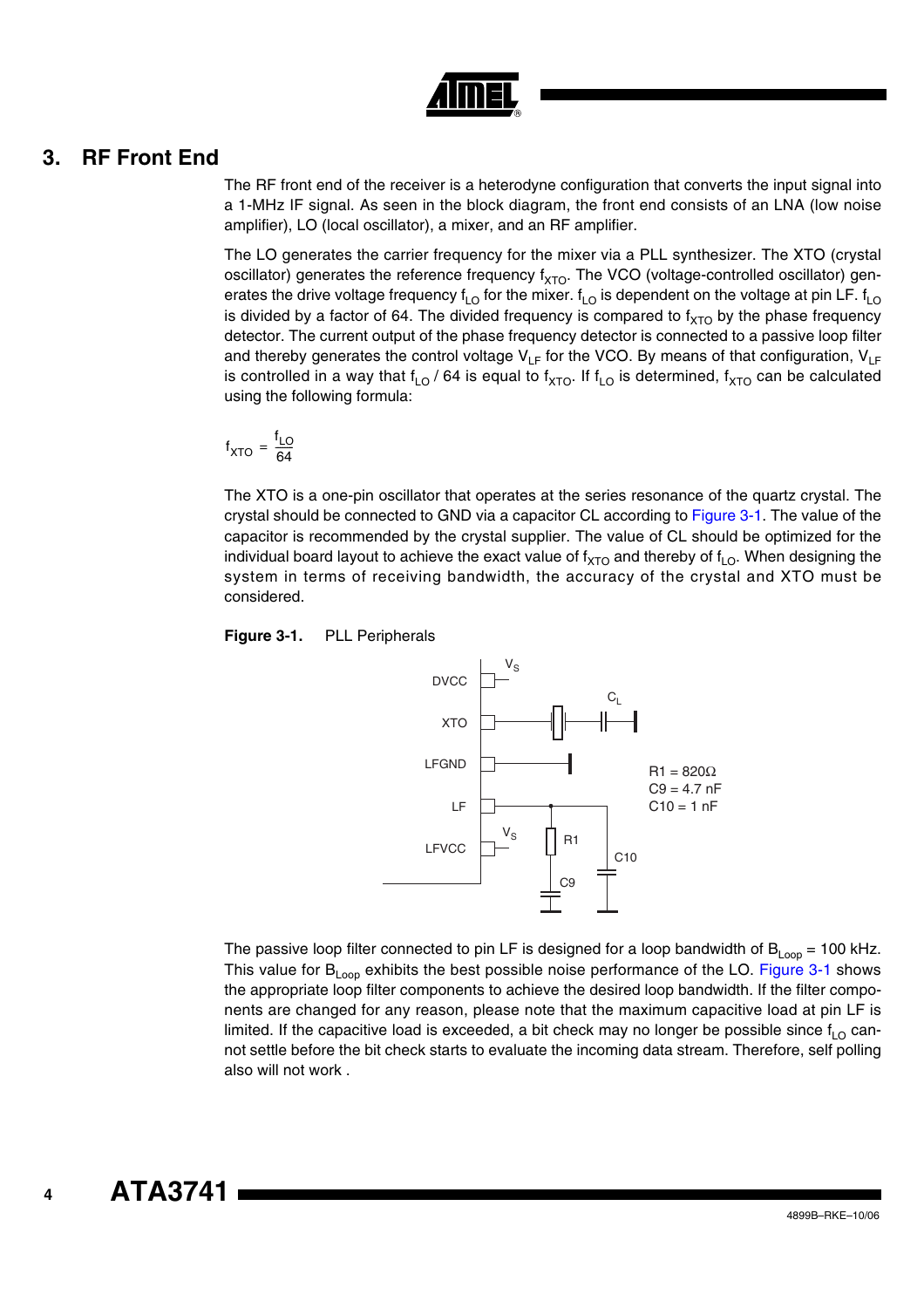$f_{LO}$  is determined by the RF input frequency  $f_{RF}$  and the IF frequency  $f_{IF}$  using the following formula:

#### $f_{LO}$  =  $f_{RF} - f_{IF}$

To determine  $f_{LO}$ , the construction of the IF filter must be considered at this point. The nominal IF frequency is  $f_{IF} = 1$  MHz. To achieve a good accuracy of the filter's corner frequencies, the filter is tuned by the crystal frequency  $f_{XTO}$ . This means that there is a fixed relation between  $f_{IF}$  and  $f_{LO}$  that depends on the logic level at pin mode. This is described by the following formulas:

$$
MODE = 0 (USA) f_{IF} = \frac{f_{LO}}{314}
$$

$$
MODE = 1 (Europe) f_{IF} = \frac{f_{LO}}{432.92}
$$

The relation is designed to achieve the nominal IF frequency of  $f_{IF} = 1$  MHz for most applications. For applications where  $f_{RF}$  = 315 MHz, MODE must be set to "0". In the case of  $f_{RF}$  = 433.92 MHz, MODE must be set to "1". For other RF frequencies,  $f_{IF}$  is not equal to 1 MHz.  $f_{IF}$  is then dependent on the logical level at pin MODE and on  $f_{RF}$ . [Table 3-1](#page-4-0) summarizes the different conditions.

The RF input either from an antenna or from a generator must be transformed to the RF input pin LNA\_IN. The input impedance of LNA\_IN is specified in ["Electrical Characteristics" on page](#page-22-0) [23.](#page-22-0) The parasitic board inductances and capacitances also influence the input matching. The RF receiver ATA3741 exhibits its highest sensitivity at the best signal-to-noise ratio in the LNA. Hence, noise matching is the best choice for designing the transformation network.

A good practice when designing the network is to start with power matching. From that starting point, the values of the components can be varied to some extent to achieve the best sensitivity.

If a SAW is implemented into the input network, a mirror frequency suppression of ∆P<sub>Ref</sub> = 40 dB can be achieved. There are SAWs available that exhibit a notch at  $∆f = 2$  MHz. These SAWs work best for an intermediate frequency of  $IF = 1$  MHz. The selectivity of the receiver is also improved by using a SAW. In typical automotive applications, a SAW is used.

[Figure 3-2 on page 6](#page-5-0) shows a typical input matching network for  $f_{RF}$  = 315 MHz and  $f_{BF}$  = 433.92 MHz using a SAW. [Figure 3-3 on page 6](#page-5-1) illustrates an input matching to 50 $\Omega$  without a SAW. The input matching networks shown in [Figure 3-3](#page-5-1) are the reference networks for the parameters given in the ["Electrical Characteristics" on page 23.](#page-22-0)

| <b>Conditions</b>                      | <b>Local Oscillator Frequency</b>                             | <b>Intermediate Frequency</b> |  |  |
|----------------------------------------|---------------------------------------------------------------|-------------------------------|--|--|
| $f_{BF}$ = 315 MHz, MODE = 0           | $f_{LO}$ = 314 MHz                                            | $f_{IF} = 1 MHz$              |  |  |
| $f_{BF}$ = 433.92 MHz, MODE = 1        | $f_{1O}$ = 432.92 MHz                                         | $f_{IF} = 1 \text{ MHz}$      |  |  |
| 300 MHz < $f_{BF}$ < 365 MHz, MODE = 0 | $\frac{I_{RF}}{I}$<br>$f_{LO}$<br>$\frac{1}{1+\frac{1}{314}}$ | $f_{IF} = \frac{120}{314}$    |  |  |
| 365 MHz < $f_{RF}$ < 450 MHz, MODE = 1 | 'RF<br>$f_{LO}$<br>432.92                                     | 432.92                        |  |  |

<span id="page-4-0"></span>**Table 3-1.** Calculation of LO and IF Frequency

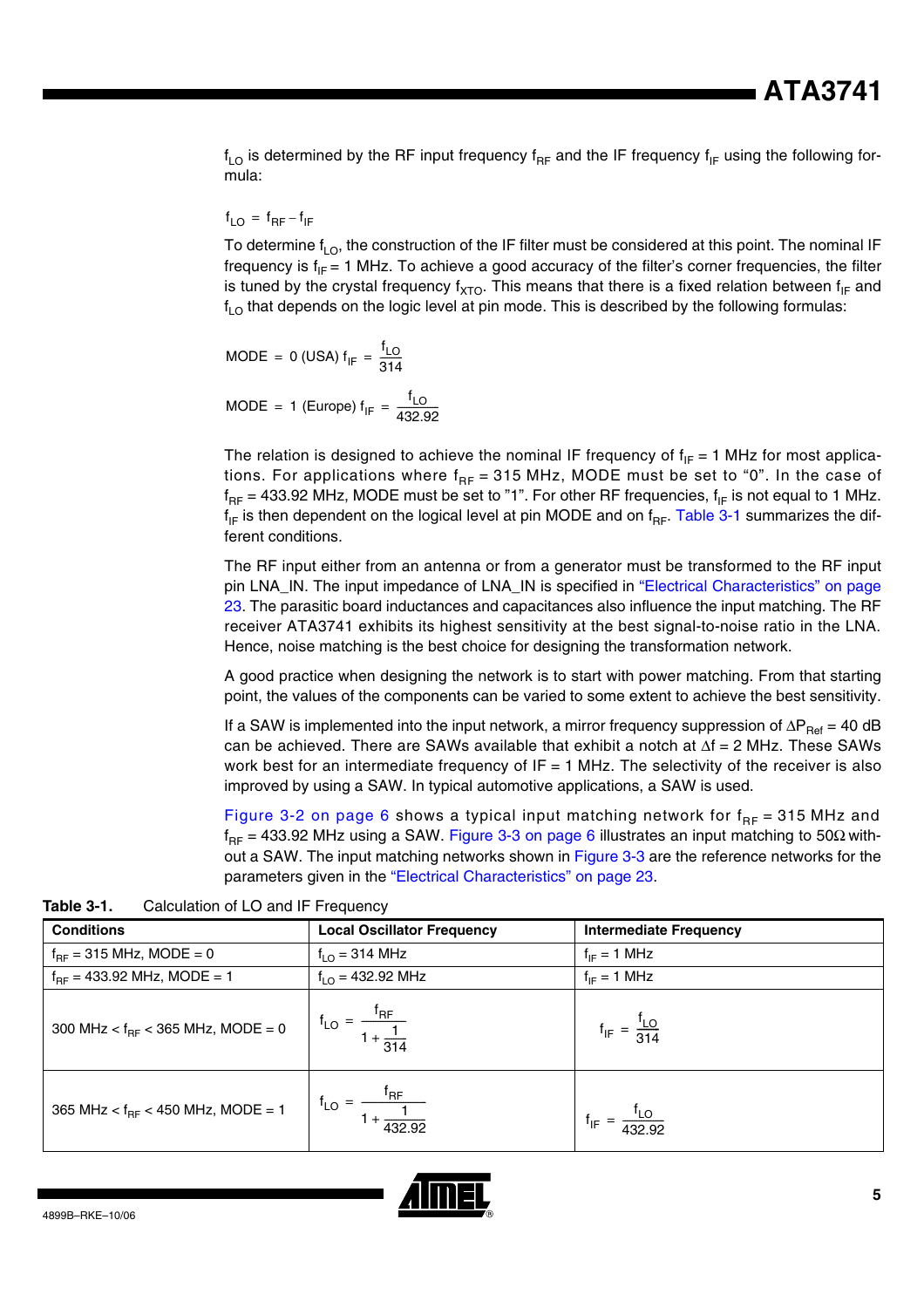

**Figure 3-2.** Input Matching Network With SAW Filter

<span id="page-5-0"></span>

<span id="page-5-1"></span>**Figure 3-3.** Input Matching Network Without SAW Filter

 $f_{BF} = 433.92$  MHz

╢

3.3p 5 100p  $22n \rceil$  TOKO LL2012 F22NJ

 $RF_{IN}$ 

15p 25n

**ATA3741**

LNA\_IN

LNAGND

8

9





Please note that for all coupling conditions [\(Figure 3-2](#page-5-0) and [Figure 3-3\)](#page-5-1), the bond wire inductivity of the LNA ground is compensated. C3 forms a series resonance circuit together with the bond wire. L = 25 nH is a feed inductor to establish a DC path. Its value is not critical but must be large enough not to detune the series resonance circuit. For cost reduction, this inductor can be easily printed on the PCB. This configuration improves the sensitivity of the receiver by about 1 dB to 2 dB.

**6**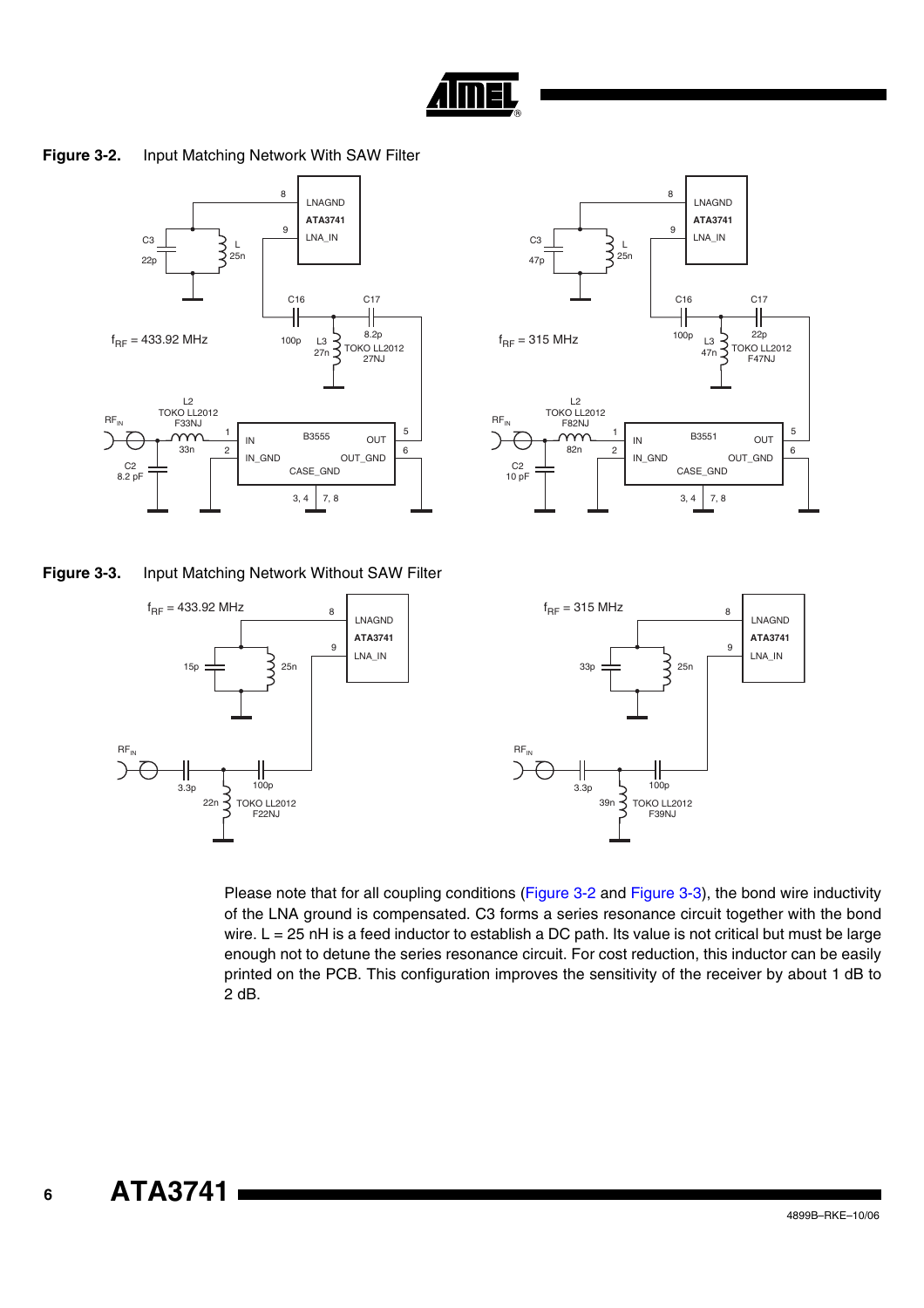### **4. Analog Signal Processing**

#### **4.1 IF Amplifier**

The signals coming from the RF front end are filtered by the fully integrated 4th-order IF filter. The IF center frequency is  $f_{IF} = 1$  MHz for applications where  $f_{RF} = 315$  MHz or  $f_{RF} = 433.92$  MHz is used. For other RF input frequencies, refer to [Table 3-1 on page 5](#page-4-0) to determine the center frequency.

The ATA3741 is available with 2 different IF bandwidths. ATA3741-M2, the version with  $B_{IF}$  = 300 kHz, is well suited for ASK systems where Atmel's PLL transmitter U2741B is used. The receiver ATA3741-M3 employs an IF bandwidth of  $B_{IF} = 600$  kHz. This version can be used together with the U2741B in FSK and ASK mode. If used in ASK applications, it allows higher tolerances for the receiver and PLL transmitter crystals. SAW transmitters exhibit much higher transmit frequency tolerances compared to PLL transmitters. Generally, it is necessary to use  $B_{IF}$  = 600 kHz together with such transmitters.

#### **4.2 RSSI Amplifier**

The subsequent RSSI amplifier enhances the output signal of the IF amplifier before it is fed into the demodulator. The dynamic range of this amplifier is  $DR_{RSS} = 60$  dB. If the RSSI amplifier is operated within its linear range, the best signal-to-noise ratio (SNR) is maintained in ASK mode. If the dynamic range is exceeded by the transmitter signal, the SNR is defined by the ratio of the maximum RSSI output voltage and the RSSI output voltage due to a disturber. The dynamic range of the RSSI amplifier is exceeded if the RF input signal is about 60 dB higher compared to the RF input signal at full sensitivity.

In FSK mode, the SNR is not affected by the dynamic range of the RSSI amplifier.

The output voltage of the RSSI amplifier is internally compared to a threshold voltage  $V_{Th_{red}}$ .  $V_{\text{Th. red}}$  is determined by the value of the external resistor  $R_{\text{Sense}}$ .  $R_{\text{Sense}}$  is connected between pin SENS and GND or VS. The output of the comparator is fed into the digital control logic. This makes it possible to operate the receiver at lower sensitivity.

If R<sub>Sense</sub> is connected to VS, the receiver operates at a lower sensitivity. The reduced sensitivity is defined by the value of  $R_{\text{Sense}}$ , the maximum sensitivity by the SNR of the LNA input. The reduced sensitivity is dependent on the signal strength at the output of the RSSI amplifier.

Since different RF input networks may exhibit slightly different values for the LNA gain, the sensitivity values given in the electrical characteristics refer to a specific input matching. This matching is illustrated in [Figure 3-3 on page 6](#page-5-1) and exhibits the best possible sensitivity.

R<sub>Sense</sub> can be connected to VS or GND via a microcontroller or by the digital output port POUT of the ATA3741 receiver IC. The receiver can be switched from full sensitivity to reduced sensitivity or vice versa at any time. In polling mode, the receiver will not wake up if the RF input signal does not exceed the selected sensitivity. If the receiver is already active, the data stream at pin DATA will disappear when the input signal is lower than defined by the reduced sensitivity. Instead of the data stream, the pattern shown in [Figure 4-1](#page-6-0) is issued at pin DATA to indicate that the receiver is still active.

<span id="page-6-0"></span>

$$
\text{DATA}\ \left\langle \!\!\!\left\langle \begin{array}{c} \begin{array}{c} \begin{array}{c} \end{array} \\ \begin{array}{c} \end{array} \right| \end{array} \right\rangle & \begin{array}{c} \begin{array}{c} \end{array} \\ \begin{array}{c} \end{array} \\ \begin{array}{c} \end{array} \end{array} \right\rangle & \begin{array}{c} \begin{array}{c} \end{array} \\ \begin{array}{c} \end{array} \end{array} \end{array} \end{array} \right\rangle
$$

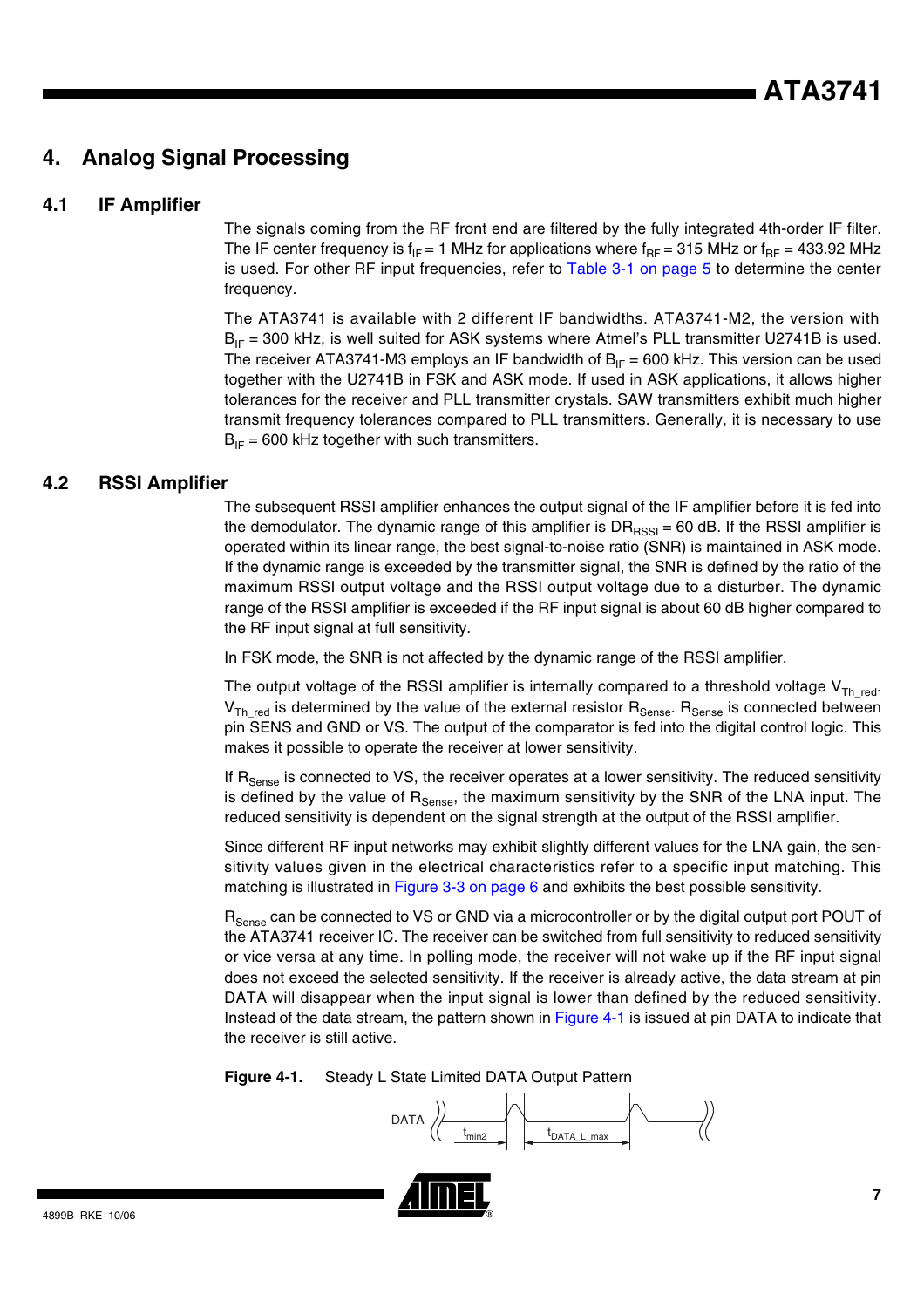

#### **4.3 FSK/ASK Demodulator and Data Filter**

The signal coming from the RSSI amplifier is converted into the raw data signal by the ASK/FSK demodulator. The operating mode of the demodulator is set via pin ASK/FSK. Logic "L" sets the demodulator to FSK, Logic "H" sets it into ASK mode.

In ASK mode an automatic threshold control circuit (ATC) is employed to set the detection reference voltage to a value where a good SNR is achieved. This circuit also implies the effective suppression of any kind of in-band noise signals or competing transmitters. If the SNR exceeds 10 dB, the data signal can be detected properly.

The FSK demodulator is intended to be used for an FSK deviation of ∆f ≥ 20 kHz. Lower values may be used, but the sensitivity of the receiver will be reduced. The minimum usable deviation is dependent on the selected baud rate. In FSK mode, only BR\_Range0 and BR\_Range1 are available. In FSK mode, the data signal can be detected if the SNR exceeds 2 dB.

The output signal of the demodulator is filtered by the data filter before it is fed into the digital signal processing circuit. The data filter improves the SNR as its bandpass can be adopted to the characteristics of the data signal. The data filter consists of a 1st-order high-pass filter and a 1st-order low-pass filter.

The high-pass filter cut-off frequency is defined by an external capacitor connected to pin CDEM. The cut-off frequency of the high-pass filter is defined by the following formula:

$$
f_{cu\_DF} = \frac{1}{2 \times \pi \times 30 \text{ k}\Omega \times \text{CDEM}}
$$

In self-polling mode, the data filter must settle very rapidly to achieve a low current consumption. Therefore, CDEM cannot be increased to very high values if self-polling is used. On the other hand, CDEM must be large enough to meet the data filter requirements according to the data signal. Recommended values for CDEM are given in the ["Electrical Characteristics" on page 23.](#page-22-0) The values are slightly different for ASK and FSK mode.

The cut-off frequency of the low-pass filter is defined by the selected baud rate range (BR\_Range). BR\_Range is defined in the OPMODE register (Section ["Configuration of the](#page-16-0) [Receiver" on page 17](#page-16-0)). BR\_Range must be set in accordance to the used baud rate.

The ATA3741 is designed to operate with data coding where the DC level of the data signal is 50%. This is valid for Manchester and Bi-phase coding. If other modulation schemes are used, the DC level should always remain within the range of VDC  $\text{min} = 33\%$  and VDC  $\text{max} = 66\%$ . The sensitivity may be reduced by up to 1.5 dB in that condition.

Each BR\_Range is also defined by a minimum and a maximum edge-to-edge time  $(t_{ee,sio})$ . These limits are defined in the ["Electrical Characteristics" on page 23](#page-22-0). They should not be exceeded to maintain full sensitivity of the receiver.

#### **4.4 Receiving Characteristics**

The RF receiver ATA3741 can be operated with and without a SAW front-end filter. In a typical automotive application, a SAW filter is used to achieve better selectivity. The selectivity with and without a SAW front-end filter is illustrated in [Figure 4-2 on page 9.](#page-8-0) This example relates to ASK mode and the 300-kHz bandwidth version of the ATA3741. FSK mode and the 600-kHz version of the receiver exhibit similar behavior. Note that the mirror frequency is reduced by 40 dB. The plots are printed relative to the maximum sensitivity. If a SAW filter is used, an insertion loss of about 4 dB must be considered.

**8**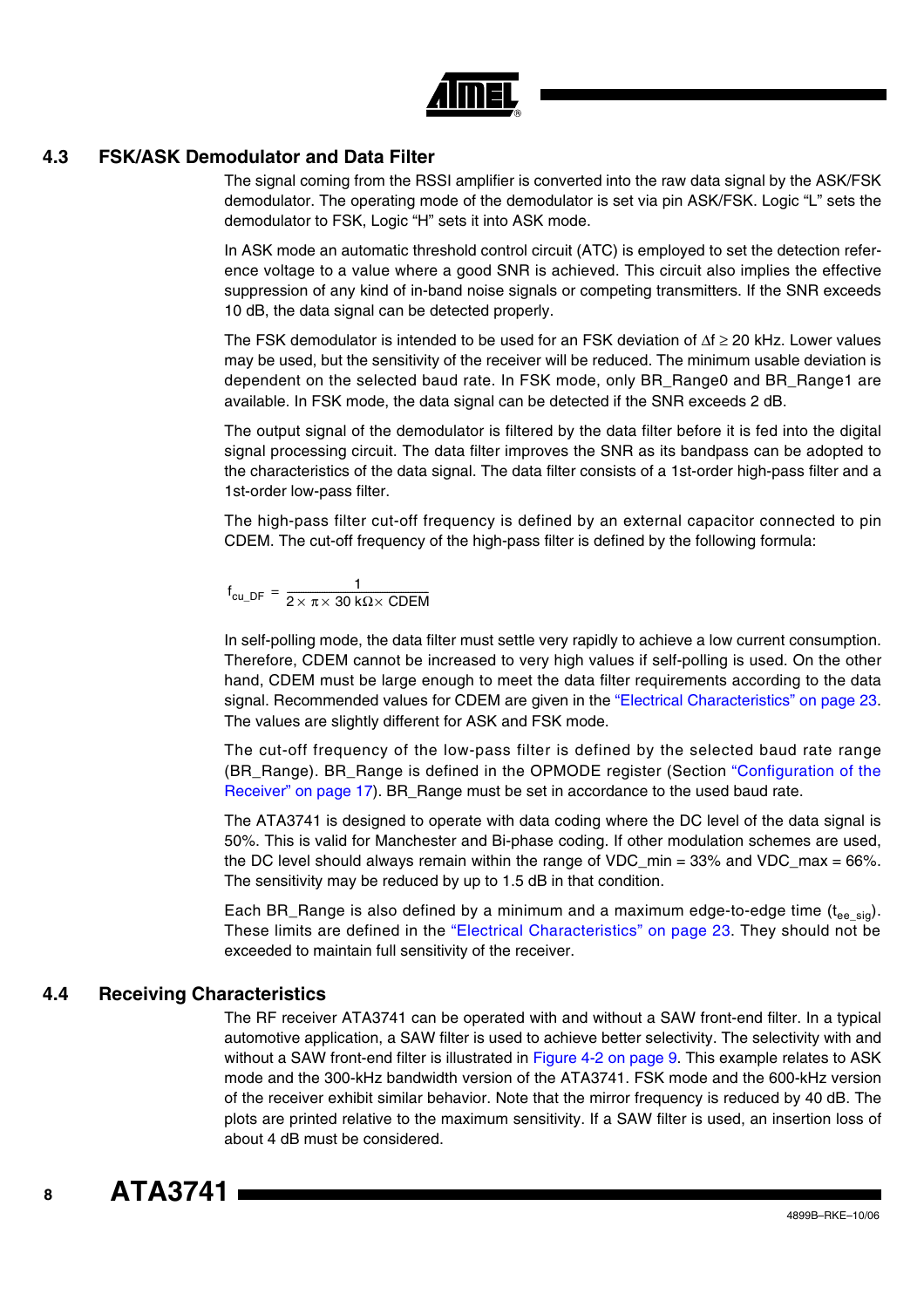When designing the system in terms of receiving bandwidth, the LO deviation must be considered as it also determines the IF center frequency. The total LO deviation is calculated to be the sum of the deviation of the crystal and the XTO deviation of the ATA3741. Low-cost crystals are specified to be within  $\pm 100$  ppm. The XTO deviation of the ATA3741 is an additional deviation due to the XTO circuit. This deviation is specified to be  $\pm 30$  ppm. If a crystal of  $\pm 100$  ppm is used, the total deviation is  $\pm 130$  ppm in that case. Note that the receiving bandwidth and the IF-filter bandwidth are equivalent in ASK mode but not in FSK mode.



<span id="page-8-0"></span>

### **5. Polling Circuit and Control Logic**

The receiver is designed to consume less than 1 mA while being sensitive to signals from a corresponding transmitter. This is achieved via the polling circuit. This circuit enables the signal path periodically for a short time. During this time the bit-check logic verifies the presence of a valid transmitter signal. Only if a valid signal is detected does the receiver remain active and transfer the data to the connected microcontroller. If there is no valid signal present, the receiver is in sleep mode most of the time, resulting in low current consumption. This condition is called polling mode. A connected microcontroller is disabled during that time.

All relevant parameters of the polling logic can be configured by the connected microcontroller. This flexibility enables the user to meet the specifications in terms of current consumption, system response time, data rate, etc.

Regarding the number of connection wires to the microcontroller, the receiver is very flexible. It can be either operated by a single bi-directional line to save ports to the connected microcontroller, or it can be operated by up to three uni-directional ports.

#### **5.1 Basic Clock Cycle of the Digital Circuitry**

The complete timing of the digital circuitry and the analog filtering is derived from one clock. As seen in [Figure 5-1 on page 10,](#page-9-0) this clock cycle  $T_{Clk}$  is derived from the crystal oscillator (XTO) in combination with a divider. The division factor is controlled by the logical state at pin MODE. The frequency of the crystal oscillator ( $f_{XTO}$ ) is defined by the RF input signal ( $f_{RFin}$ ) which also defines the operating frequency of the local oscillator  $(f<sub>LO</sub>)$  (See ["RF Front End" on page 4\)](#page-3-1).

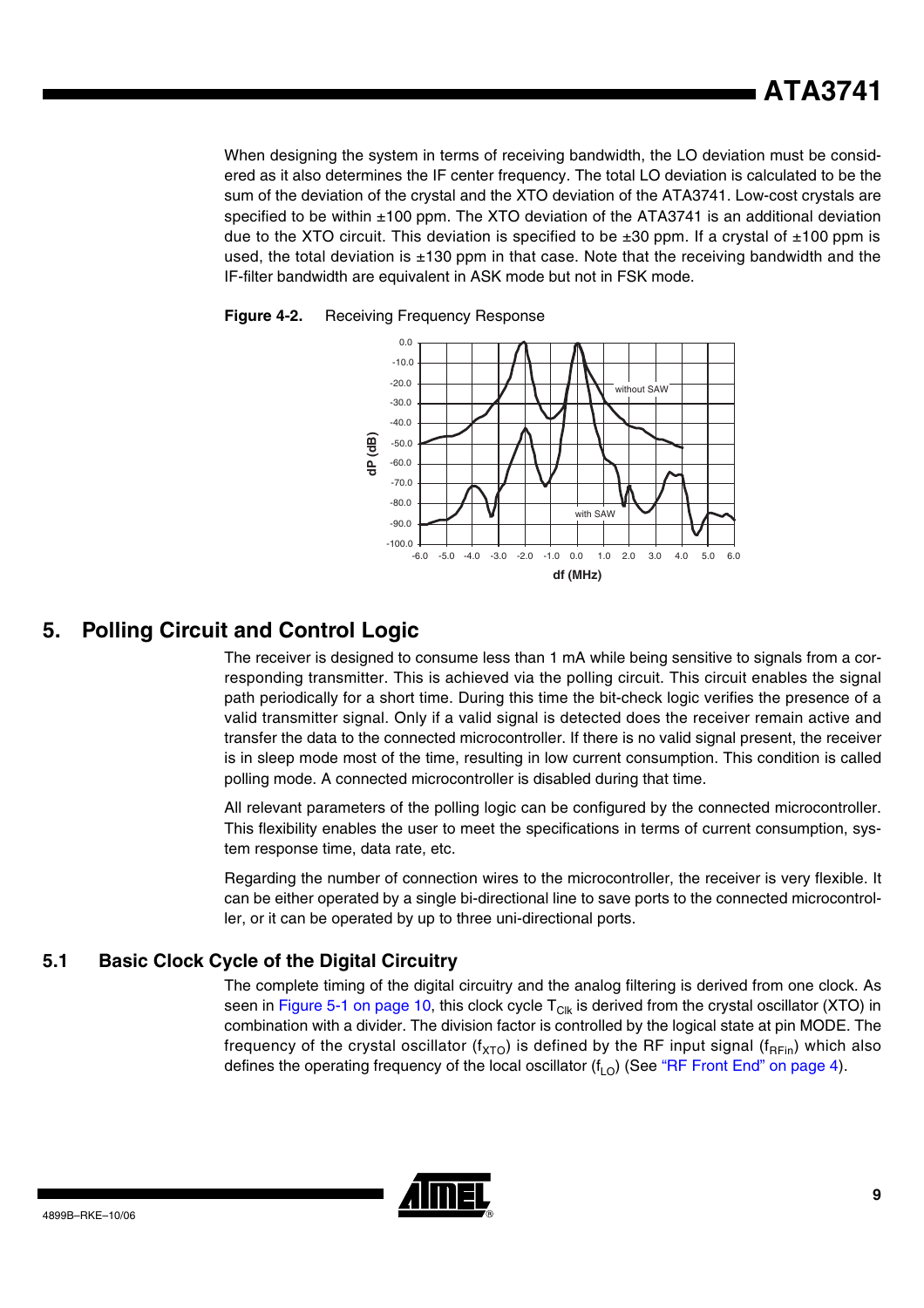

#### <span id="page-9-0"></span>**Figure 5-1.** Generation of the Basic Clock Cycle



Pin MODE can now be set in accordance with the desired clock cycle  $T_{\text{Clk}}$ .  $T_{\text{Clk}}$  controls the following application-relevant parameters:

- Timing of the polling circuit including bit check
- Timing of analog and digital signal processing
- Timing of register programming
- Frequency of the reset marker
- IF filter center frequency  $(f_{IF0})$

Most applications are dominated by two transmission frequencies:  $f_{Send} = 315$  MHz is mainly used in the USA,  $f_{Send} = 433.92$  MHz in Europe. In order to ease the usage of all  $T_{Clk}$ -dependent parameters, the electrical characteristics display three conditions for each parameter.

• USA Applications

 $(f_{\text{XTO}} = 4.90625 \text{ MHz}, \text{MODE} = 0, T_{\text{Clk}} = 2.0383 \text{ µs})$ 

- Europe Applications  $(f_{\text{XTO}} = 6.76438 \text{ MHz}, \text{MODE} = 1, T_{\text{C}lk} = 2.0697 \text{ \mu s})$
- Other applications

 $(T<sub>Clk</sub>$  is dependent on f<sub>XTO</sub> and on the logical state of pin MODE. The electrical characteristic is given as a function of  $T_{Clk}$ ).

The clock cycle of some function blocks depends on the selected baud rate range (BR\_Range) which is defined in the OPMODE register. This clock cycle  $T_{XCK}$  is defined by the following formulas for further reference:

| $BR\_Range =$ | BR_Range0: | $T_{XClk} = 8 \times T_{Clk}$ |
|---------------|------------|-------------------------------|
|               | BR_Range1: | $T_{XClk} = 4 \times T_{Clk}$ |
|               | BR_Range2: | $T_{XCIk} = 2 \times T_{CIk}$ |
|               | BR_Range3: | $T_{XClk} = 1 \times T_{Clk}$ |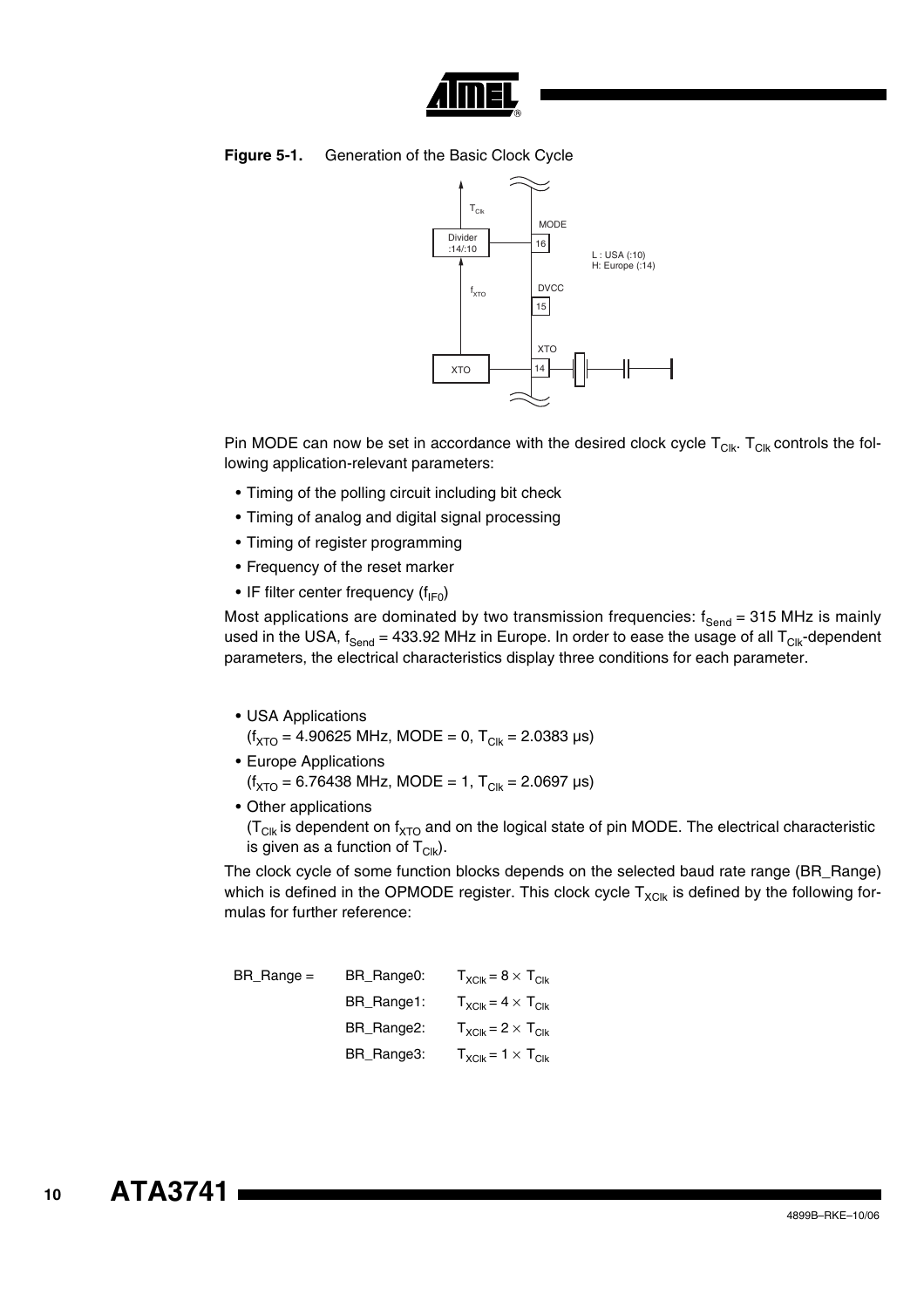#### **5.2 Polling Mode**

As shown in [Figure 3-2 on page 6,](#page-5-0) the receiver stays in polling mode in a continuous cycle of three different modes. In sleep mode, the signal processing circuitry is disabled for the time period T<sub>Sleep</sub> while consuming a low current of  $I_S = I_{Soff}$ . During the start-up period, T<sub>Startup</sub>, all signal processing circuits are enabled and settled. In the following bit-check mode, the incoming data stream is analyzed bit by bit against a valid transmitter signal. If no valid signal is present, the receiver is set back to sleep mode after the period  $T_{\text{Bitcheck}}$ . This period varies check by check as it is a statistical process. An average value for T<sub>Bitcheck</sub> is given in ["Electrical Character](#page-22-0)[istics" on page 23.](#page-22-0) During T<sub>Startup</sub> and T<sub>Bitcheck</sub> the current consumption is  $I_S = I_{Son}$ . The average current consumption in polling mode is dependent on the duty cycle of the active mode and can be calculated as:

$$
I_{Spoll} = \frac{I_{Soft} \times T_{Sleep} + I_{Son} \times (T_{Startup} + T_{Bitcheck})}{T_{Sleep} + T_{Startup} + T_{Bitcheck}}
$$

During T<sub>Sleep</sub> and T<sub>Startup</sub>, the receiver is not sensitive to a transmitter signal. To guarantee the reception of a transmitted command, the transmitter must start the telegram with an adequate preburst. The required length of the preburst is dependent on the polling parameters  $T_{Sleep}$ ,  $T_{Star-}$  $_{\rm tup}$ ,  ${\rm T_{Bitcheck}}$ , and the startup time of a connected microcontroller ( ${\rm T_{Start\_uc}}$ ).  ${\rm T_{Bitcheck}}$  thus depends on the actual bit rate and the number of bits  $(N_{\text{Bitcheck}})$  to be tested.

The following formula indicates how to calculate the preburst length.

 $T_{\text{Preburst}} \geq T_{\text{Sleep}} + T_{\text{Start up}} + T_{\text{Bitcheck}} + T_{\text{Start up}}$ 

#### **5.2.1 Sleep Mode**

The length of period  $T_{Sleep}$  is defined by the 5-bit word Sleep of the OPMODE register, on the extension factor  $X_{Sleep}$  according to [Figure 5-4 on page 13](#page-12-0), and on the basic clock cycle  $T_{Clk}$ . It is calculated to be:

 $T_{Sleep}$  = Sleep  $\times$   $X_{Sleep}$   $\times$  1024  $\times$   $T_{Clk}$ 

In US and European applications, the maximum value of  $T_{Sleep}$  is about 60 ms if  $X_{Sleep}$  is set to 1. The time resolution is about 2 ms in that case. The sleep time can be extended to almost half a second by setting  $X_{Sleep}$  to 8.  $X_{Sleep}$  can be set to 8 by bit  $X_{SleepStd}$  or by bit  $X_{SleepTemp}$ , resulting in a different mode of action as described below:

 $X_{SleensStd} = 1$  implies the standard extension factor. The sleep time is always extended.

 $X_{\text{SleepTemp}} = 1$  implies the temporary extension factor. The extended sleep time is used as long as every bit check is OK. If the bit check fails once, this bit is set back to 0 automatically, resulting in a regular sleep time. This functionality can be used to save current in the presence of a modulated disturber similar to an expected transmitter signal. The connected microcontroller is rarely activated in that condition. If the disturber disappears, the receiver switches back to regular polling and is again sensitive to appropriate transmitter signals.

As seen in [Table 5-6 on page 19](#page-18-0), the highest register value of Sleep sets the receiver to a permanent sleep condition. The receiver remains in that condition until another value for Sleep is programmed into the OPMODE register. This function is desirable where several devices share a single data line.

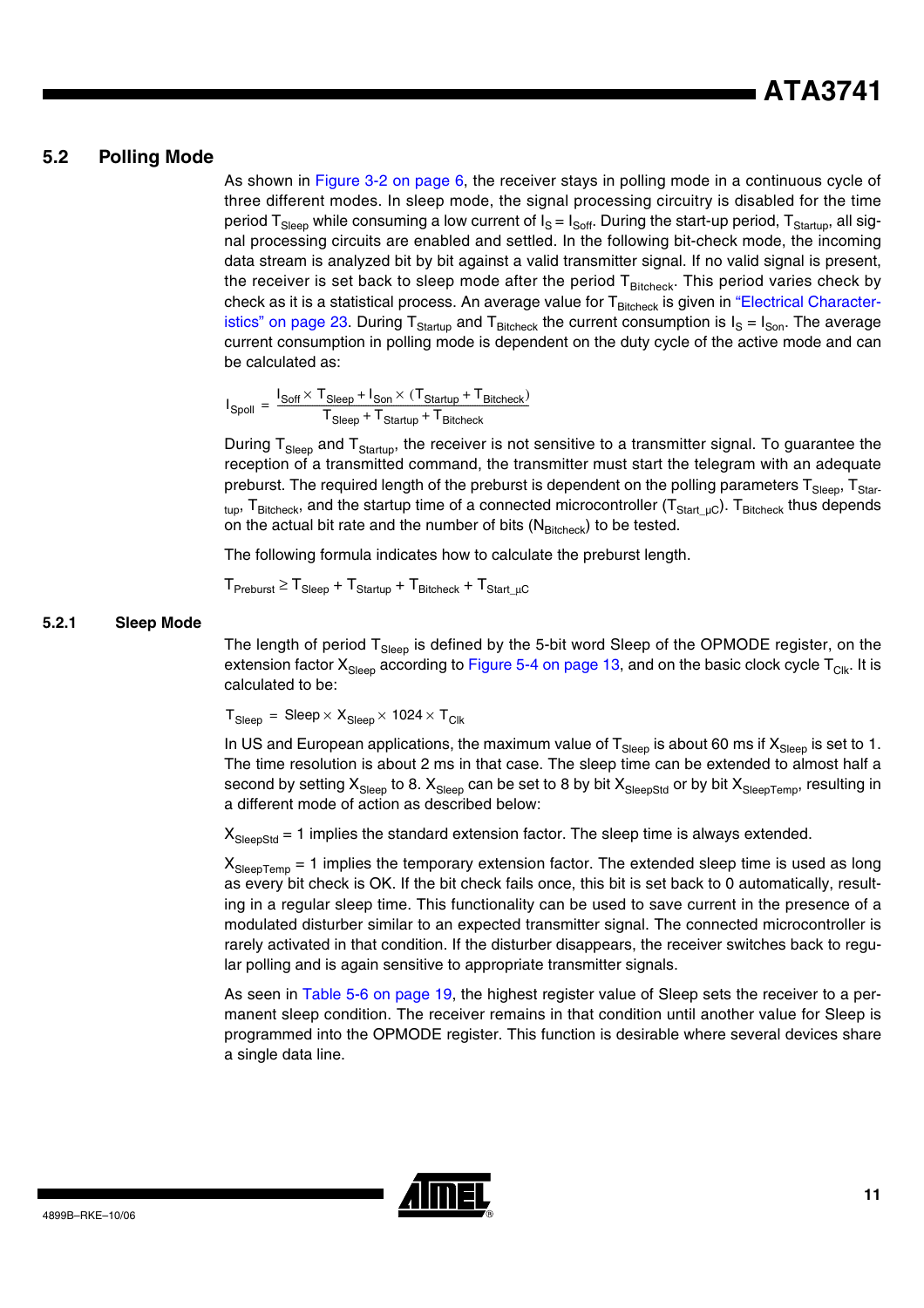

#### **Figure 5-2.** Polling Mode Flow Chart



| Sleep:                 | 5-bit word defined by Sleep0 to Sleep4 in<br>OPMODE register                                                                                                                                                |
|------------------------|-------------------------------------------------------------------------------------------------------------------------------------------------------------------------------------------------------------|
| $X_{Sleep}$ :          | Extension factor defined by X <sub>SleepTemp</sub><br>according to Table 5-7                                                                                                                                |
| $T_{Clk}$ :            | Basic clock cycle defined by $f_{\text{XTO}}$ and pin<br><b>MODE</b>                                                                                                                                        |
| $T_{\text{Startup}}$ : | Is defined by the selected baud rate range<br>and $T_{Clk}$ . The baud rate range is defined<br>by Baud0 and Baud1 in the OPMODE<br>register.                                                               |
| $T_{\text{Ritchack}}$  | Depends on the result of the bit check.                                                                                                                                                                     |
|                        | If the bit check is ok, $T_{\text{Bitcheck}}$ depends<br>on the number of bits to be checked<br>(N <sub>Bitchecked</sub> ) and on the utilized data rate.                                                   |
|                        | If the bit check fails, the average time<br>period for that check depends on the<br>selected baud rate range on $T_{Clk}$ . The<br>baud rate range is defined by Baud0 and<br>Baud1 in the OPMODE register. |
|                        |                                                                                                                                                                                                             |
|                        |                                                                                                                                                                                                             |
|                        |                                                                                                                                                                                                             |
|                        |                                                                                                                                                                                                             |
|                        |                                                                                                                                                                                                             |

#### <span id="page-11-0"></span>**Figure 5-3.** Timing Diagram for a Completely Successful Bit Check



**12 ATA3741**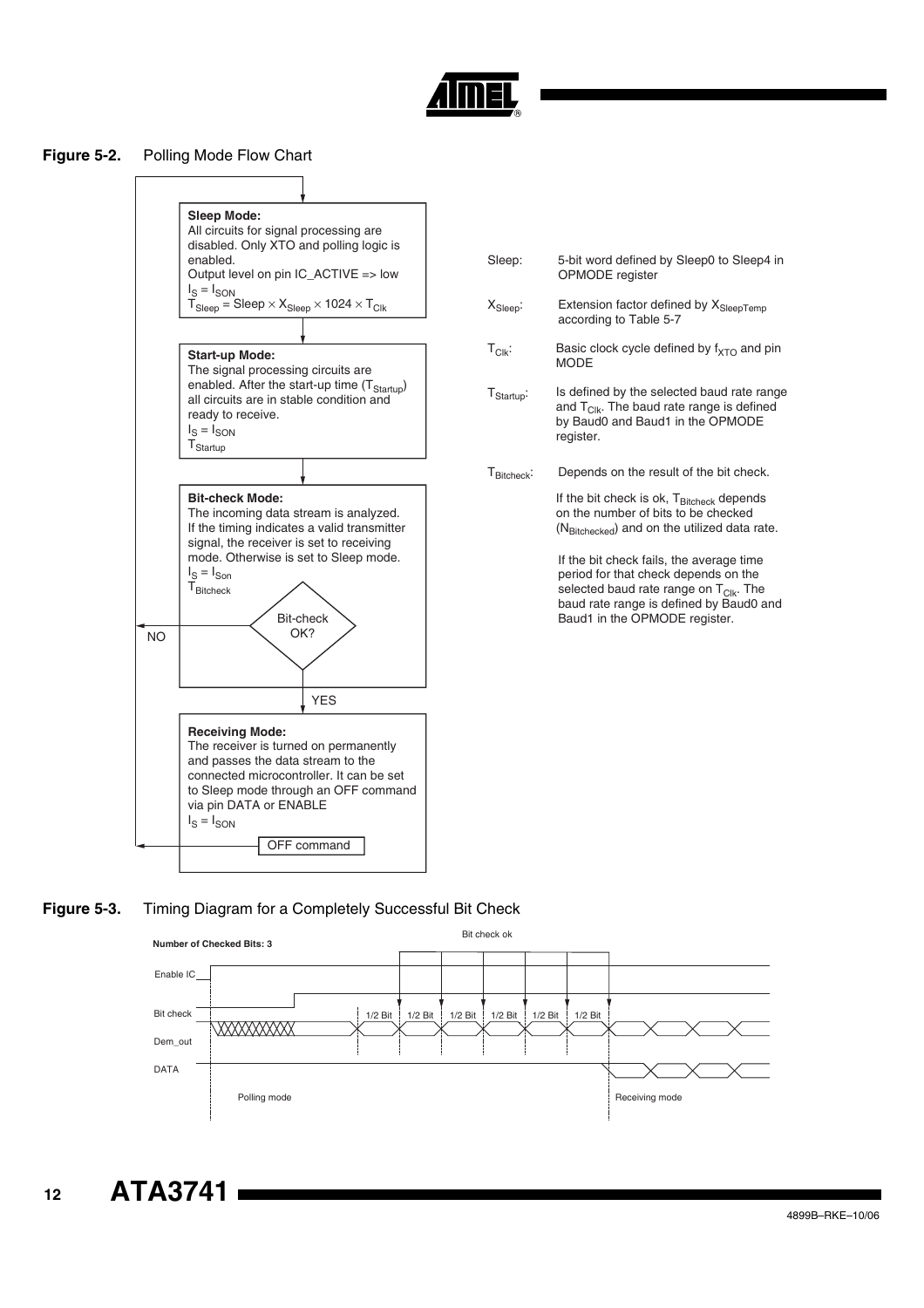#### **5.3 Bit-check Mode**

In bit-check mode, the incoming data stream is examined to distinguish between a valid signal from a corresponding transmitter and signals due to noise. This is done by subsequent time frame checks where the distances between 2 signal edges are continuously compared to a programmable time window. The maximum count of this edge-to-edge test, before the receiver switches to receiving mode, is also programmable.

#### **5.3.1 Configuring the Bit Check**

Assuming a modulation scheme that contains 2 edges per bit, two time frame checks verify one bit. This is valid for Manchester, Bi-phase and most other modulation schemes. The maximum count of bits to be checked can be set to 0, 3, 6 or 9 bits via the variable N<sub>Bitcheck</sub> in the OPMODE register. This implies 0, 6, 12 and 18 edge-to-edge checks respectively. If NBitcheck is set to a higher value, the receiver is less likely to switch to the receiving mode due to noise. In the presence of a valid transmitter signal, the bit check takes less time if  $N_{\text{Bitcheck}}$  is set to a lower value. In polling mode, the bit-check time is not dependent on  $N_{\text{Bitcheck}}$ . [Figure 5-3 on page 12](#page-11-0) shows an example where 3 bits are tested successfully and the data signal is transferred to pin DATA.

[Figure 5-4](#page-12-0) shows how the time window for the bit check is defined by two separate time limits. If the edge-to-edge time t<sub>ee</sub> is in between the lower bit check limit  $T_{\text{Lim min}}$  and the upper bit check limit T<sub>Limmax</sub>, the check will be continued. If t<sub>ee</sub> is smaller than T<sub>Limmin</sub> or t<sub>ee</sub> exceeds T<sub>Limmax</sub>, the bit check will be terminated and the receiver will switch to sleep mode.

<span id="page-12-0"></span>



For best noise immunity it is recommended to use a low span between  $T_{Lim\ min}$  and  $T_{Lim\ max}$ . This is achieved using a fixed frequency at a 50% duty cycle for the transmitter preburst. A "11111..." or a "10101..." sequence in Manchester or Bi-phase is a good choice in this regard. A good compromise between receiver sensitivity and susceptibility to noise is a time window of  $±25%$  regarding the expected edge-to-edge time  $t_{ee}$ . Using preburst patterns that contain various edge-to-edge time periods, the bit check limits must be programmed according to the required span.

The bit-check limits are determined by means of the formula below:

 $T_{Lim\;min} = Lim\_min \times T_{XClk}$  $T_{\text{Lim max}} = (\text{Lim\_max} -1) \times T_{\text{XClk}}$ 

Lim min and Lim max are defined by a 5-bit word each within the LIMIT register.

Using the above formulas, Lim\_min and Lim\_max can be determined according to the required  $T_{\text{Lim min}}$ ,  $T_{\text{Lim\_max}}$  and  $T_{\text{XClk}}$ . The time resolution when defining  $T_{\text{Lim\_min}}$  and  $T_{\text{Lim\_max}}$  is  $T_{\text{XClk}}$ . The minimum edge-to-edge time  $t_{ee}$  ( $t_{DATA\ L\ min}$ ,  $t_{DATA\ H\ min}$ ) is defined in Section ["Receiving Mode"](#page-14-0) [on page 15.](#page-14-0) Due to this, the lower limit should be set to Lim  $\min \ge 10$ . The maximum value of the upper limit is  $Lim\_max = 63$ .

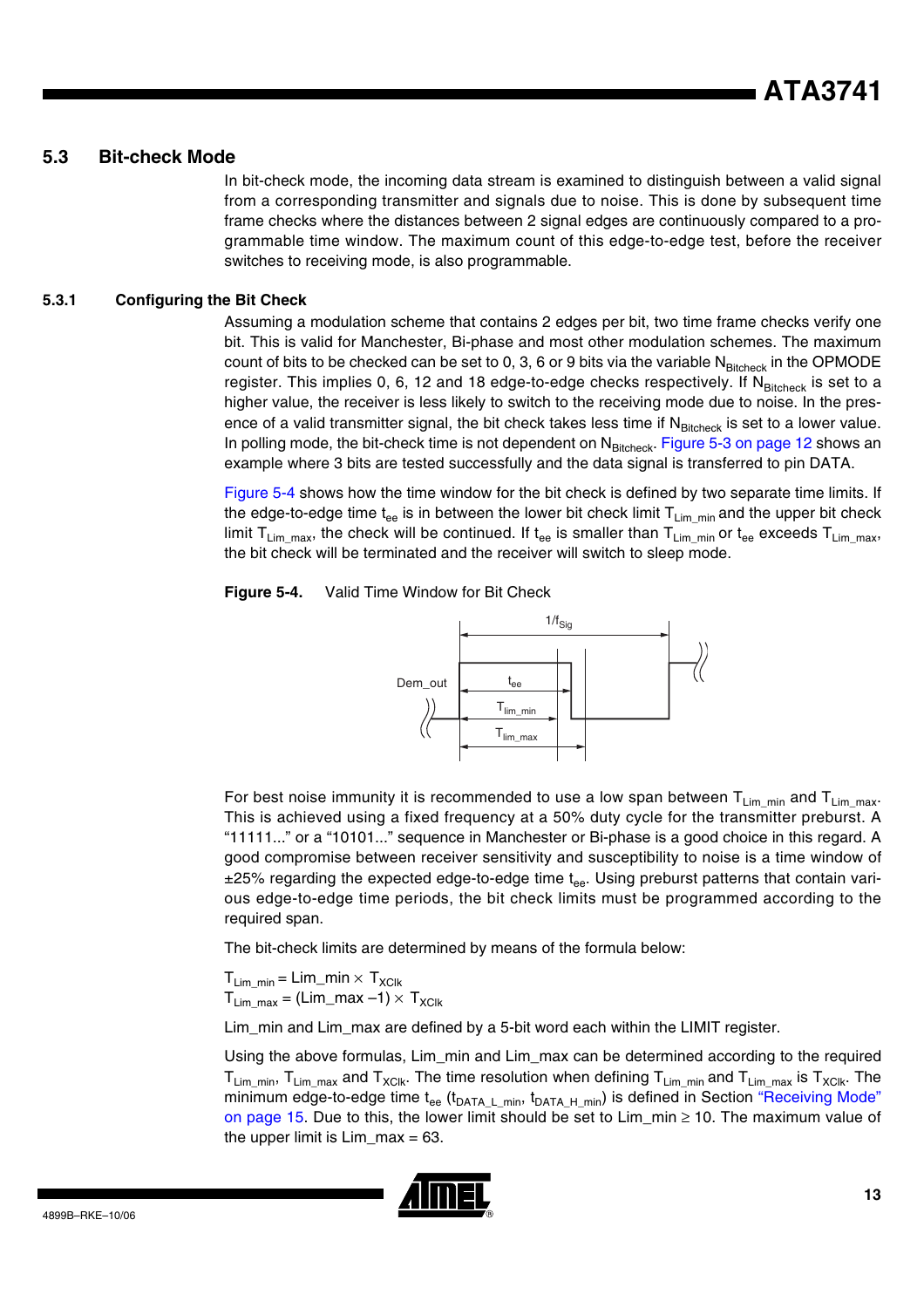

[Figure 5-5,](#page-13-0) [Figure 5-6](#page-13-1) and [Figure 5-7](#page-13-2) illustrate the bit check for the default bit-check limits  $Lim_{m}$  = 14 and  $Lim_{m}$  = 24. When the IC is enabled, the signal processing circuits are enabled during T<sub>Startup</sub>. The output of the ASK/FSK demodulator (Dem\_out) is undefined during that period. When the bit check becomes active, the bit-check counter is clocked with the cycle  $T_{XClk}$ .

[Figure 5-5](#page-13-0) shows how the bit check proceeds if the bit-check counter value CV\_Lim is within the limits defined by Lim\_min and Lim\_max at the occurrence of a signal edge. In [Figure 5-6,](#page-13-1) the bit check fails as the value CV\_lim is lower than the limit Lim\_min. The bit check also fails if CV\_Lim reaches Lim\_max. This is illustrated in [Figure 5-7](#page-13-2).

<span id="page-13-0"></span>



#### <span id="page-13-1"></span>**Figure 5-6.** Timing Diagram for Failed Bit Check (Condition: CV\_Lim < Lim\_min)



#### <span id="page-13-2"></span>**Figure 5-7.** Timing Diagram for Failed Bit Check (Condition: CV\_Lim ≥ Lim\_max)

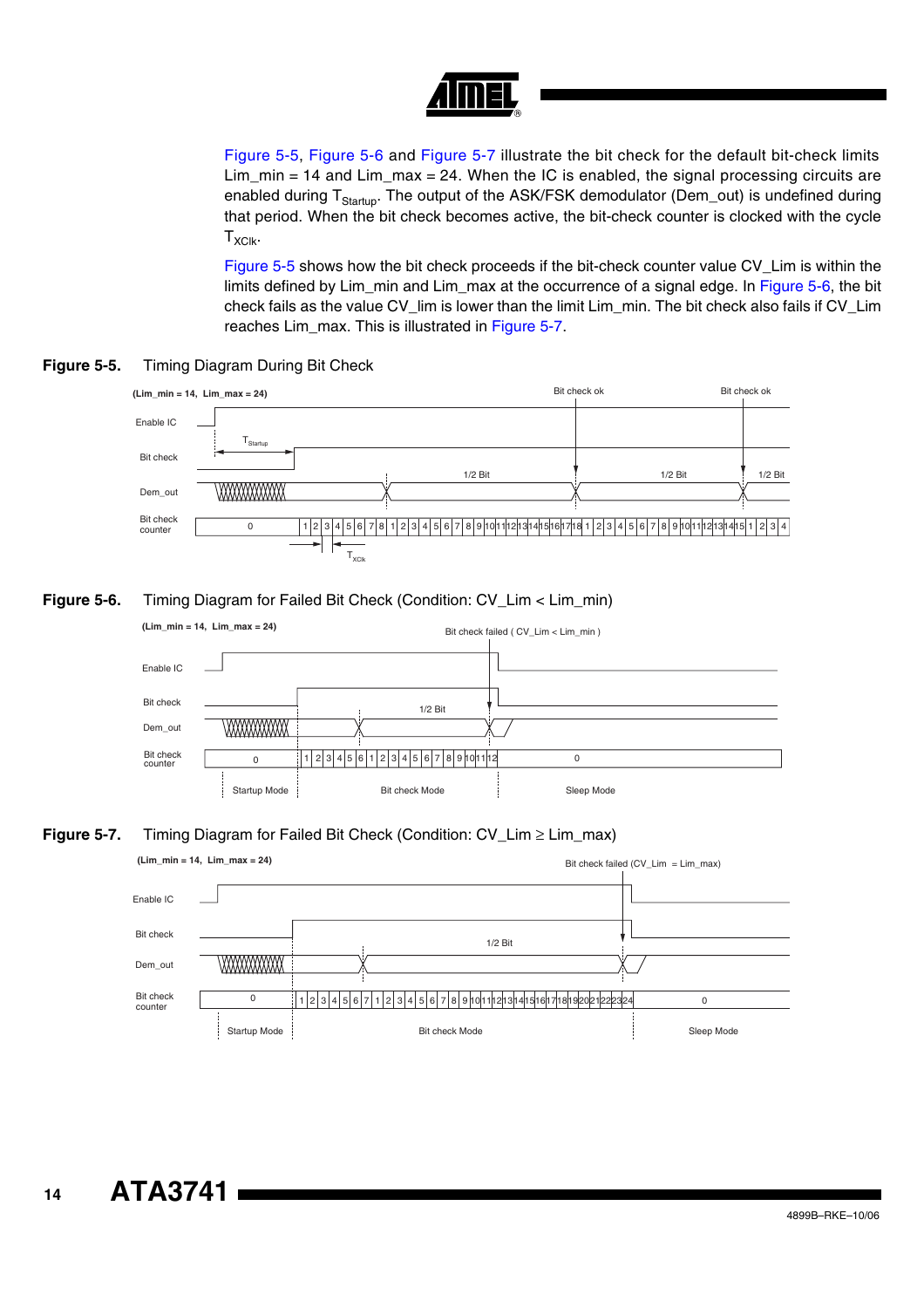#### **5.3.2 Duration of the Bit Check**

If no transmitter signal is present during the bit check, the output of the ASK/FSK demodulator delivers random signals. The bit check is a statistical process and  $T_{\text{Bitcheck}}$  varies for each check. Therefore, an average value for T<sub>Bitcheck</sub> is given in "Electrical Characteristics". T<sub>Bitcheck</sub> depends on the selected baud rate range and on  $T_{Clk}$ . A higher baud rate range causes a lower value for  $T<sub>Bitcheck</sub>$ , resulting in lower current consumption in polling mode.

In the presence of a valid transmitter signal,  $T_{\text{Bitcheck}}$  is dependent on the frequency of that signal, on f<sub>Sig</sub>, and on the count of the checked bits, N<sub>Bitcheck</sub>. A higher value for N<sub>Bitcheck</sub> thereby results in a longer period for  $T_{\text{Bitcheck}}$ , requiring a higher value for the transmitter preburst T<sub>Preburst</sub>.

#### <span id="page-14-0"></span>**5.4 Receiving Mode**

If the bit check is successful for all bits specified by  $N_{\text{Bitcheck}}$ , the receiver switches to receiving mode. As seen in [Figure 5-3 on page 12](#page-11-0), the internal data signal is then switched to pin DATA. A connected microcontroller can be woken up by the negative edge at pin DATA. The receiver stays in that condition until it is explicitly switched back to polling mode.

#### **5.4.1 Digital Signal Processing**

The data from the ASK/FSK demodulator (Dem\_out) is digitally processed in different ways and as a result converted into the output signal data. This processing depends on the selected baud rate range (BR\_Range). [Figure 5-8](#page-14-1) illustrates how Dem\_out is synchronized by the extended clock cycle  $T_{XClk}$ . This clock is also used for the bit-check counter. Data can change its state only after  $T_{\text{XC}|\text{k}}$  elapsed. The edge-to-edge time period  $t_{ee}$  of the Data signal, as a result, is always an integral multiple of  $T_{XCIk}$ .

The minimum time period between two edges of the data signal is limited to  $t_{ee} \ge T_{DATA\_min}$ . This implies an efficient suppression of spikes at the DATA output. At the same time, it limits the maximum frequency of edges at DATA. This eases the interrupt handling of a connected microcontroller.  $T_{DATA\_min}$  is to some extent affected by the preceding edge-to-edge time interval  $t_{ee}$  as illustrated in [Figure 5-9 on page 16.](#page-15-0) If  $t_{ee}$  is in between the specified bit-check limits, the following level is frozen for the time period  $T_{DATA\_min}$  = tmin1; if  $t_{ee}$  is outside that bit check limit,  $T<sub>DATA,min</sub> = \text{tmin2}$  is the relevant stable time period.

The maximum time period for DATA to be low is limited to  $T_{DATA\ L\ max}$ . This function ensures a finite response time during programming or switching off the receiver via pin DATA.  $T_{DATA\ L\ max}$ is thereby longer than the maximum time period indicated by the transmitter data stream. [Figure](#page-15-1) [5-10 on page 16](#page-15-1) gives an example where Dem\_out remains low after the receiver has switched to receiving mode.

<span id="page-14-1"></span>



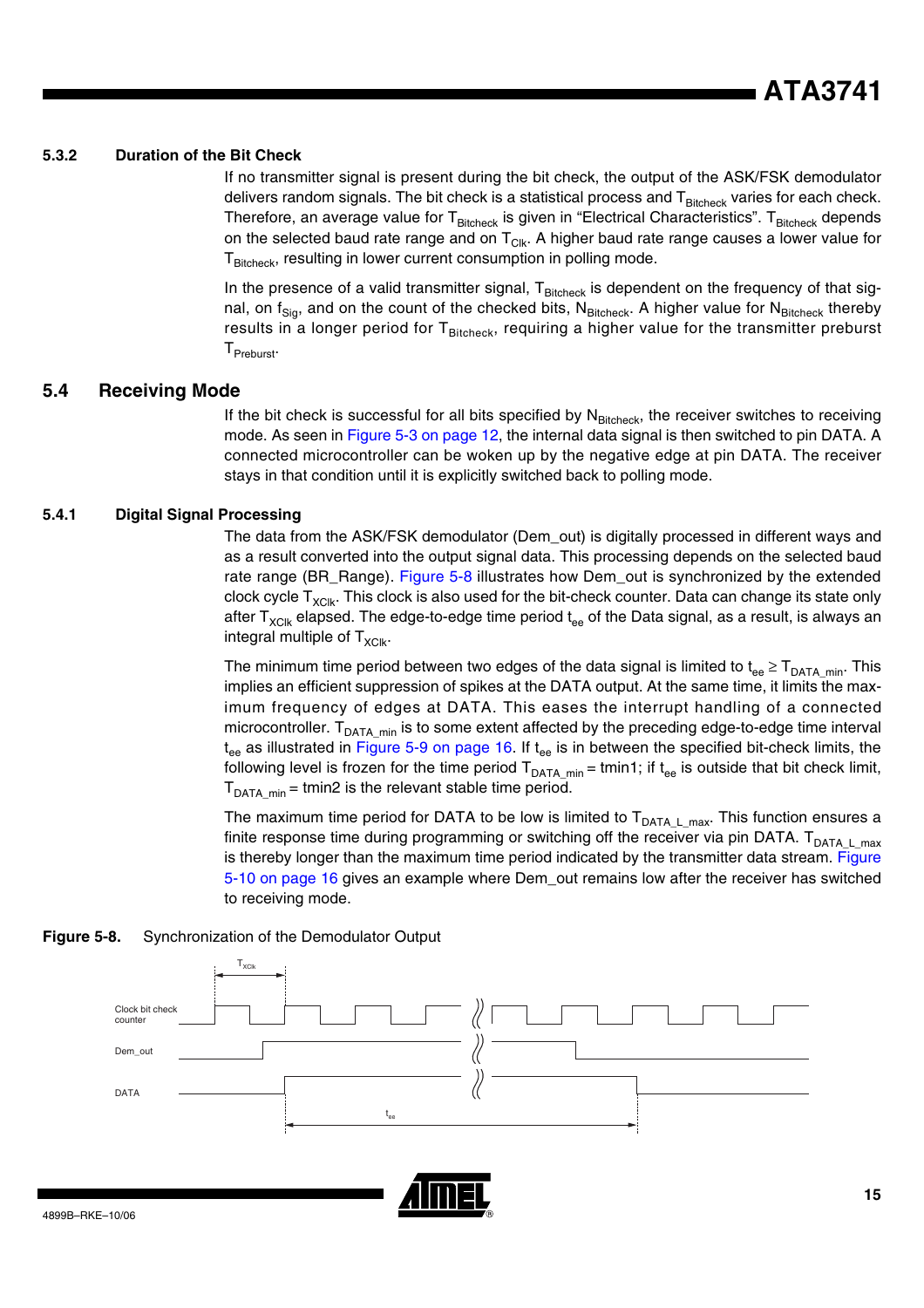

**Figure 5-9.** Debouncing of the Demodulator Output

<span id="page-15-0"></span>

<span id="page-15-1"></span>**Figure 5-10.** Steady L State Limited DATA Output Pattern after Transmission



After the end of a data transmission, the receiver remains active and random noise pulses appear at pin DATA. The edge-to-edge time period  $t_{ee}$  of the majority of these noise pulses is equal to or slightly higher than  $T<sub>DATA</sub>$ <sub>min</sub>.

#### **5.4.2 Switching the Receiver Back to Sleep Mode**

The receiver can be set back to polling mode via pin DATA or via pin ENABLE.

When using pin DATA, this pin must be pulled to low by the connected microcontroller for the period t1. [Figure 5-11 on page 17](#page-16-1) illustrates the timing of the OFF command (see also [Figure](#page-21-0) [5-15 on page 22](#page-21-0)). The minimum value of t1 depends on the BR\_Range. The maximum value for t1 is not limited but it is recommended not to exceed the specified value to prevent erasing the reset marker. This item is explained in more detail in Section ["Configuration of the Receiver" on](#page-16-0) [page 17](#page-16-0). Setting the receiver to sleep mode via DATA is achieved by programming bit 1 of the OPMODE register to 1. Only one sync pulse (t3) is issued.

The duration of the OFF command is determined by the sum of t1, t2 and t10. After the OFF command, the sleep time  $T_{Slen}$  elapses. Note that the capacitive load at pin DATA is limited. The resulting time constant τ together with an optional external pull-up resistor may not be exceeded to ensure proper operation.

If the receiver is set to polling mode via pin ENABLE, an "L" pulse  $(T<sub>Doz</sub>)$  must be issued at that pin. [Figure 5-12 on page 17](#page-16-2) illustrates the timing of that command. After the positive edge of this pulse, the sleep time  $T_{Sleep}$  elapses. The receiver remains in sleep mode as long as ENABLE is held to "L". If the receiver is polled exclusively by a microcontroller,  $T_{Sleep}$  can be programmed to "0" to enable an instantaneous response time. This command is the faster option than via pin DATA, but at the cost of an additional connection to the microcontroller.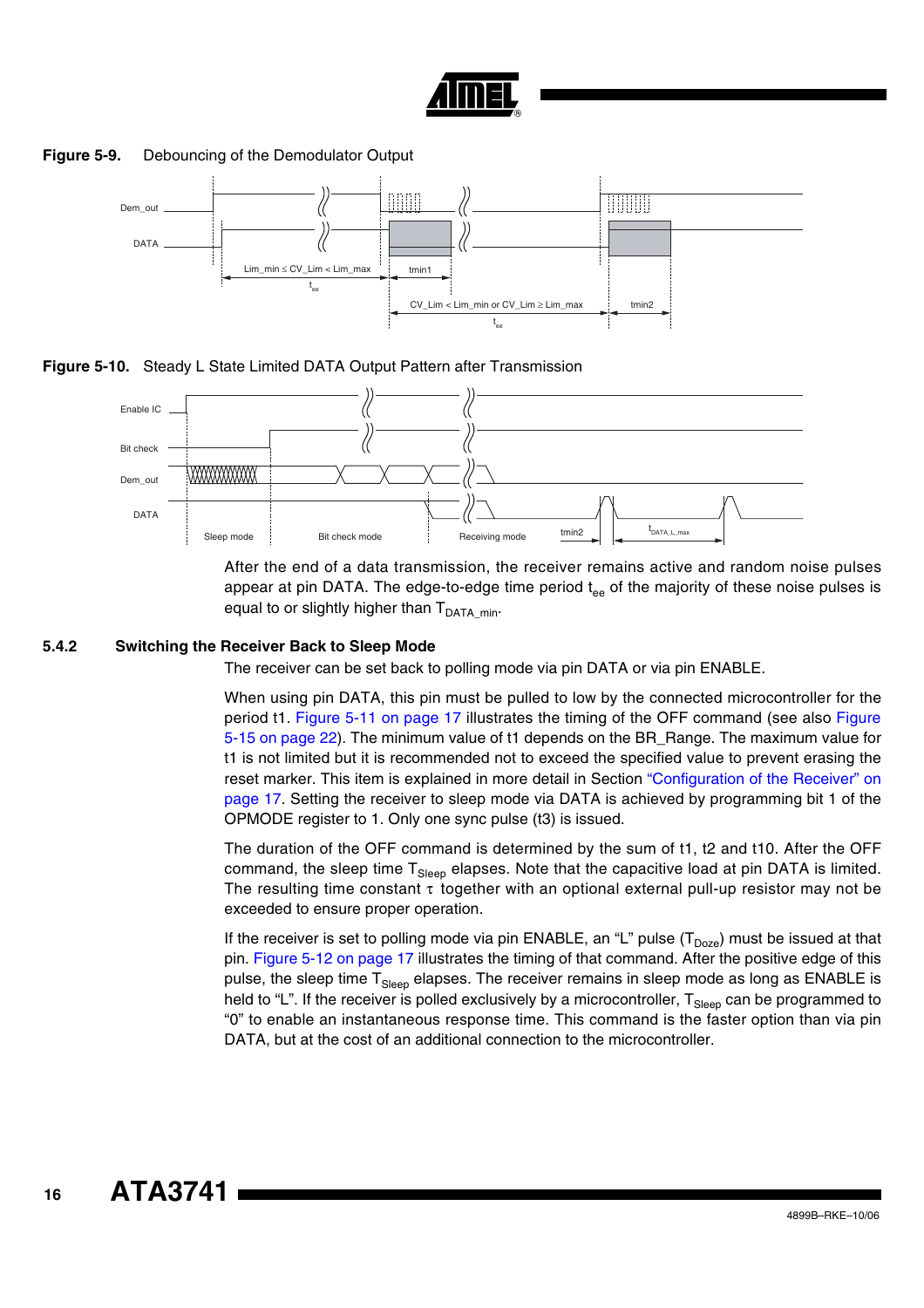<span id="page-16-1"></span>



<span id="page-16-2"></span>**Figure 5-12.** Timing Diagram of the OFF Command Via Pin ENABLE



#### <span id="page-16-0"></span>**5.5 Configuration of the Receiver**

The ATA3741 receiver is configured via two 12-bit RAM registers called OPMODE and LIMIT. The registers can be programmed by means of the bi-directional DATA port. If the register contents have changed due to a voltage drop, this condition is indicated by a certain output pattern called reset marker (RM). The receiver must be reprogrammed in that case. After a power-on reset (POR), the registers are set to default mode. If the receiver is operated in default mode, there is no need to program the registers.

[Table 5-2 on page 18](#page-17-0) shows the structure of the registers. As shown in [Table 5-1,](#page-16-3) bit 1 defines if the receiver is set back to polling mode via the OFF command, (see Section ["Receiving Mode"](#page-14-0) [on page 15\)](#page-14-0) or if it is programmed. Bit 2 represents the register address; it selects the appropriate register to be programmed.

| .     | Encot or Bit T and Bit E in Thogramming the Hogieters |                                                        |  |
|-------|-------------------------------------------------------|--------------------------------------------------------|--|
| Bit 1 | Bit 2                                                 | <b>Action</b>                                          |  |
|       |                                                       | The receiver is set back to polling mode (OFF command) |  |
|       |                                                       | The OPMODE register is programmed                      |  |
|       |                                                       | The LIMIT register is programmed                       |  |

<span id="page-16-3"></span>**Table 5-1.** Effect of Bit 1 and Bit 2 in Programming the Registers

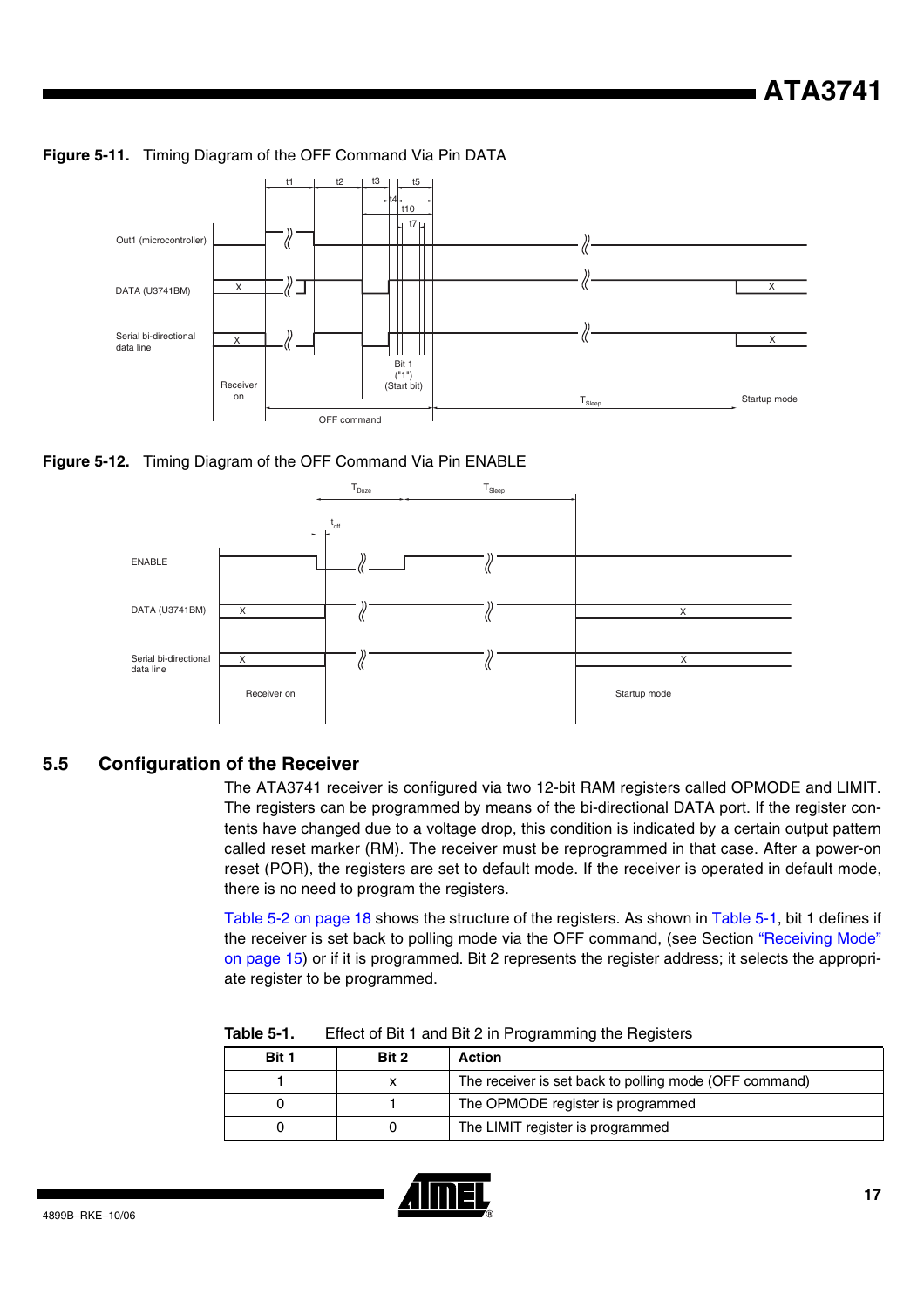| ® |
|---|

[Table 5-3](#page-17-1) through [Table 5-9 on page 20](#page-19-0) illustrate the effect of the individual configuration words. The default configuration is labeled for each word.

BR\_Range sets the appropriate baud rate range. At the same time, it defines XLim. XLim is used to define the bit check limits  $T_{Lim\_min}$  and  $T_{Lim\_max}$  as shown in [Table 5-3](#page-17-1).

POUT can be used to control the sensitivity of the receiver. In that application, POUT is set to "1" to reduce the sensitivity. This implies that the receiver operates with full sensitivity after a POR.

<span id="page-17-0"></span>

| Table 5-2. | Effect of the Configuration Words within the Registers |  |
|------------|--------------------------------------------------------|--|
|------------|--------------------------------------------------------|--|

| Bit1               | Bit <sub>2</sub>      | Bit <sub>2</sub>       | Bit4              | Bit <sub>5</sub> | Bit <sub>6</sub>                     | Bit7              | Bit8   | Bit9   | <b>Bit10</b>                              | <b>Bit11</b> | Bit12    | Bit <sub>13</sub> | <b>Bit14</b>     |
|--------------------|-----------------------|------------------------|-------------------|------------------|--------------------------------------|-------------------|--------|--------|-------------------------------------------|--------------|----------|-------------------|------------------|
| <b>OFF Command</b> |                       |                        |                   |                  |                                      |                   |        |        |                                           |              |          |                   |                  |
|                    |                       |                        |                   |                  |                                      |                   |        |        |                                           |              |          |                   |                  |
|                    |                       | <b>OPMODE Register</b> |                   |                  |                                      |                   |        |        |                                           |              |          |                   |                  |
| 0                  |                       |                        | BR_Range          |                  | $N_{\footnotesize{\text{Bitcheck}}}$ | V <sub>POUT</sub> |        |        | Sleep                                     |              |          |                   | $X_{Sleep}$      |
| 0                  |                       | Baud1                  | Baud <sub>0</sub> | BitChk1          | <b>BitChk0</b>                       | <b>POUT</b>       | Sleep4 | Sleep3 | Sleep2                                    | Sleep1       | Sleep0   | $X_{Sleep\,Std}$  | $X_{Sleep Temp}$ |
|                    | (Default)             | 0                      | 0                 |                  | 0                                    | 0                 | 0      |        | 0                                         |              |          | 0                 | 0                |
|                    | <b>LIMIT Register</b> |                        |                   |                  |                                      |                   |        |        |                                           |              |          |                   |                  |
| 0                  | $\mathbf 0$           | Lim_min                |                   |                  | Lim_max                              |                   |        |        |                                           |              |          |                   |                  |
| 0                  | $\Omega$              | Lim min5               | Lim $min4$        | Lim_min3         | Lim_min2                             | Lim_min1          |        |        | Lim_min0   Lim_max5   Lim_max4   Lim_max3 |              | Lim_max2 | Lim_max1          | Lim max0         |
|                    | (Default)             | 0                      | $\mathbf 0$       |                  |                                      |                   | 0      | 0      |                                           |              | 0        | 0                 | 0                |

<span id="page-17-1"></span>**Table 5-3.** Effect of the Configuration Word BR\_Range

| <b>BR</b> Range |       |                                                                                                          |
|-----------------|-------|----------------------------------------------------------------------------------------------------------|
| Baud1           | Baud0 | <b>Baud Rate Range/Extension Factor for Bit Check Limits (XLim)</b>                                      |
| 0               | 0     | BR_Range0 (Application USA/Europe: BR_Range0 = 1.0 kBaud to 1.8 kBaud) (Default)<br>$XLim = 8$ (Default) |
| 0               |       | BR_Range1 (Application USA/Europe: BR_Range1 = 1.8 kBaud to 3.2 kBaud)<br>$XLim = 4$                     |
|                 | 0     | BR_Range2 (Application USA/Europe: BR_Range2 = 3.2 kBaud to 5.6 kBaud)<br>$XLim = 2$                     |
|                 |       | BR_Range3 (Application USA/Europe: BR_Range3 = 5.6 kBaud to 10 kBaud)<br>$XLim = 1$                      |

Table 5-4. Effect of the Configuration Word N<sub>Bitcheck</sub>

|                | <b>N</b> Bitcheck |                              |
|----------------|-------------------|------------------------------|
| <b>BitChk1</b> | <b>BitChk0</b>    | Number of Bits to be Checked |
|                |                   |                              |
|                |                   |                              |
|                |                   | 6 (Default)                  |
|                |                   |                              |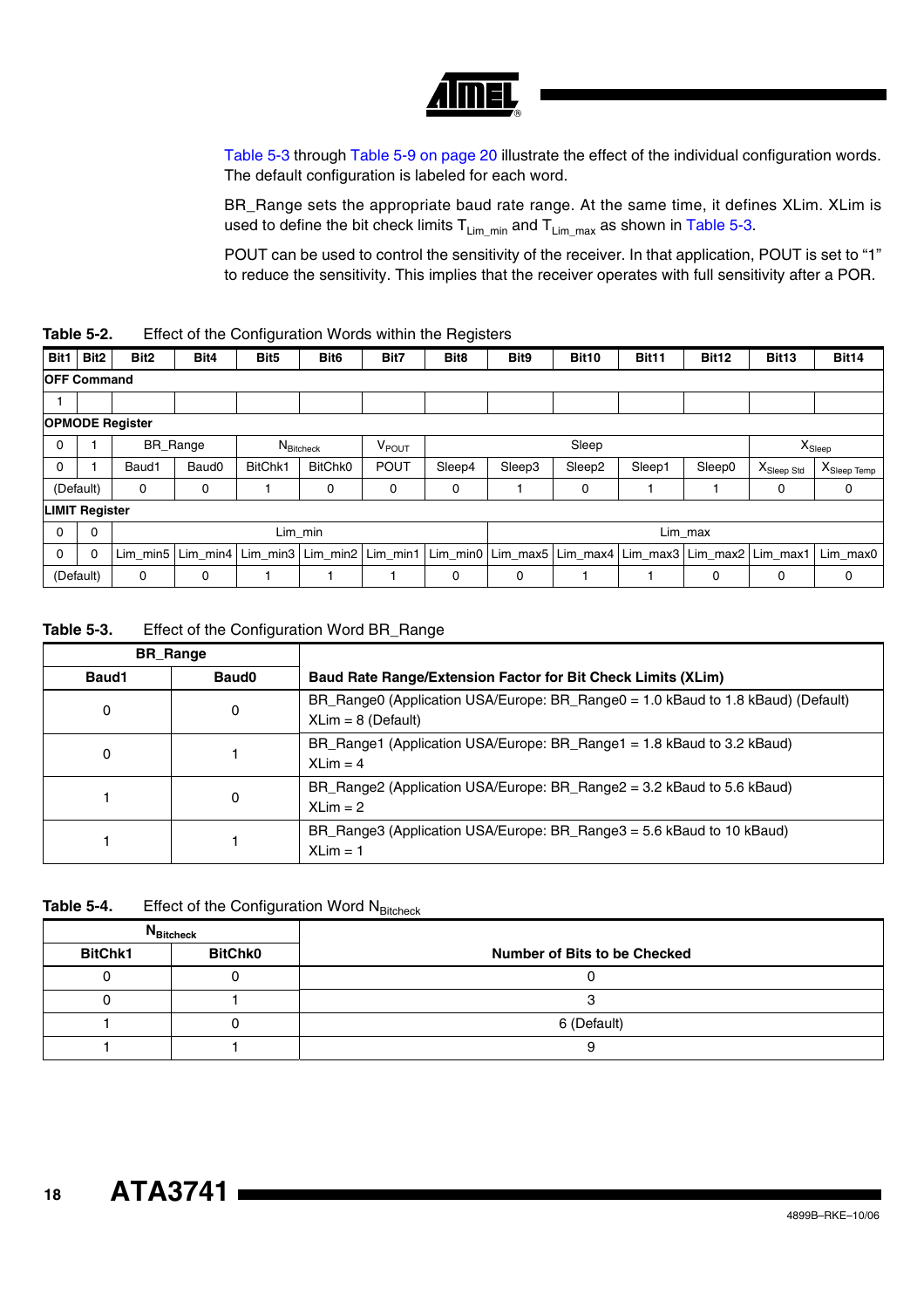#### **Table 5-5.** Effect of the Configuration Bit VPOUT

| <b>VPOUT</b> | Level of the Multi-purpose Output Port POUT |
|--------------|---------------------------------------------|
| <b>POUT</b>  |                                             |
|              | 0 (Default)                                 |
|              |                                             |

### <span id="page-18-0"></span>**Table 5-6.** Effect of the Configuration Word Sleep

|          |          | <b>Sleep</b> |          |        | <b>Start Value for Sleep Counter</b>                                                                |
|----------|----------|--------------|----------|--------|-----------------------------------------------------------------------------------------------------|
| Sleep4   | Sleep3   | Sleep2       | Sleep1   | Sleep0 | $(T_{Sleep} = Sleep \times X_{Sleep} \times 1024 \times T_{Clk})$                                   |
| 0        | 0        | $\mathbf{0}$ | 0        | 0      | 0 (Receiver polls continuously until a valid signal occurs)                                         |
| 0        | 0        | 0            | 0        |        | 1 ( $T_{\text{Sleep}} \approx 2 \text{ ms}$ for $X_{\text{Sleep}} = 1$ in US/European applications) |
| $\Omega$ | 0        | 0            |          | 0      |                                                                                                     |
| 0        | $\Omega$ | $\mathbf{0}$ |          |        | 3                                                                                                   |
|          | ٠.       |              |          |        |                                                                                                     |
|          |          |              |          |        |                                                                                                     |
|          |          |              |          |        |                                                                                                     |
| $\Omega$ |          | $\mathbf{0}$ |          |        | 11 (USA: $T_{Sleep}$ = 22.96 ms, Europe: $T_{Sleep}$ = 23.31 ms) (Default)                          |
|          | ٠        |              |          |        |                                                                                                     |
|          |          |              |          |        |                                                                                                     |
|          |          |              |          |        |                                                                                                     |
|          |          |              | $\Omega$ |        | 29                                                                                                  |
|          |          |              |          | 0      | 30                                                                                                  |
|          |          |              |          |        | 31 (Permanent sleep mode)                                                                           |

### **Table 5-7.** Effect of the Configuration Word  $X_{\text{Sleep}}$

|                   | ^Sleep     | <b>Extension Factor for Sleep Time</b>                            |
|-------------------|------------|-------------------------------------------------------------------|
| <b>X</b> SleepStd | ^SleepTemp | $(T_{Sleep} = Sleep \times X_{Sleep} \times 1024 \times T_{Clk})$ |
|                   |            | 1 (Default)                                                       |
|                   |            | 8 $(X_{Sleep}$ is reset to 1 if bit check fails once)             |
|                   |            | 8 $(X_{Sleep}$ is set permanently)                                |
|                   |            | 8 $(X_{Sleep}$ is set permanently)                                |

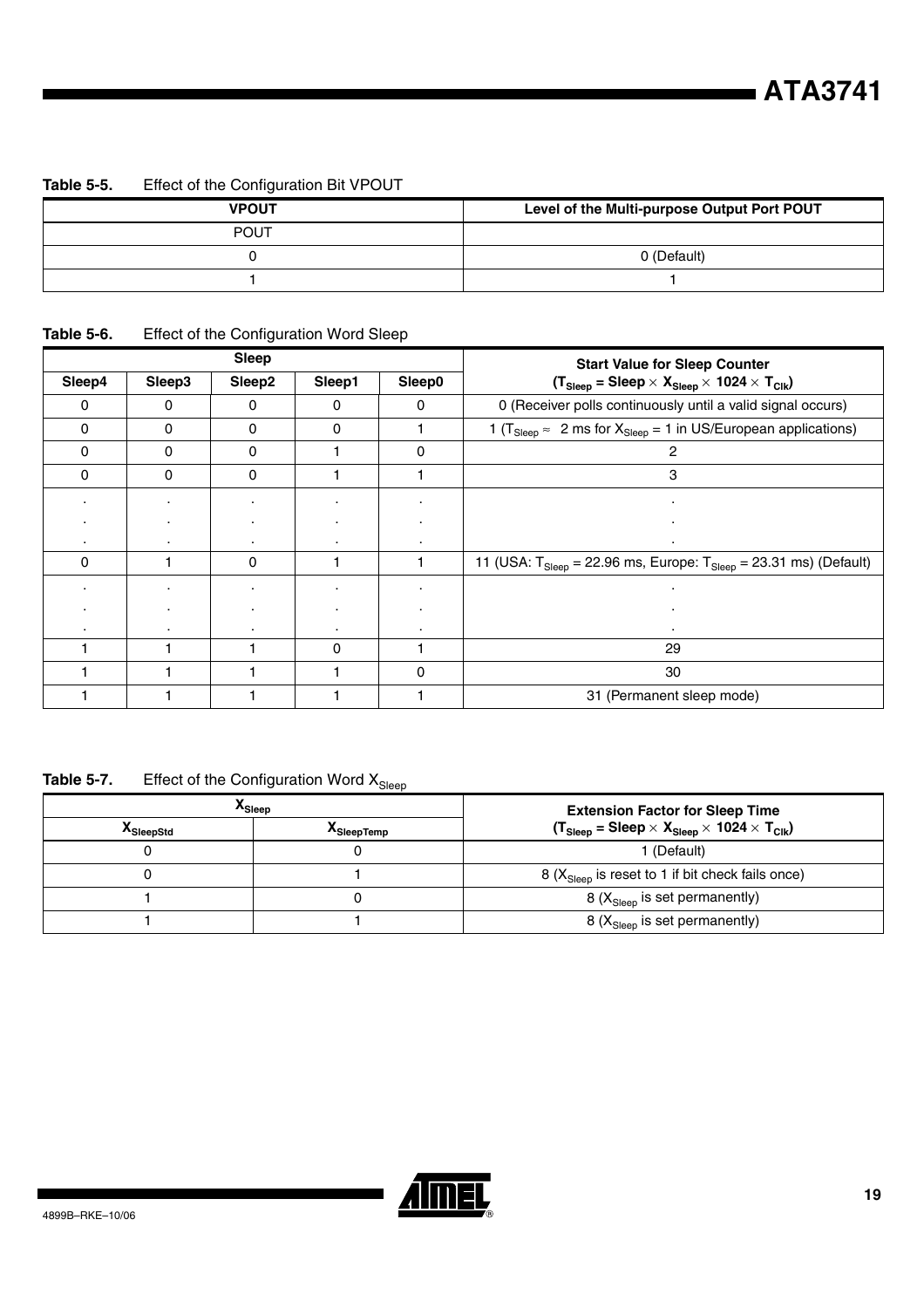

#### **Table 5-8.** Effect of the Configuration Word Lim\_min

|          |          |         | Lim_min                        |         |                | <b>Lower Limit Value for Bit Check</b>                                                                            |
|----------|----------|---------|--------------------------------|---------|----------------|-------------------------------------------------------------------------------------------------------------------|
|          |          |         | Lim_min < 10 is not applicable |         |                | $(T_{Lim\_min} = Lim\_min \times XLim \times T_{Clk})$                                                            |
| $\Omega$ | $\Omega$ |         |                                |         | $\Omega$       | 10                                                                                                                |
| $\Omega$ | $\Omega$ |         | $\Omega$                       |         |                | 11                                                                                                                |
| $\Omega$ | $\Omega$ |         |                                | 0       | $\mathbf{0}$   | 12                                                                                                                |
| 0        | 0        |         |                                | 0       |                | 13                                                                                                                |
| 0        | 0        |         |                                |         | 0              | 14 (Default)                                                                                                      |
|          |          |         |                                |         |                | (USA: $T_{\text{Lim\_min}} = 228 \text{ }\mu\text{s}$ , Europe: $T_{\text{Lim\_min}} = 232 \text{ }\mu\text{s}$ ) |
| ٠.       | ٠.       | $\cdot$ | ٠                              | ٠       |                |                                                                                                                   |
|          | ٠.       |         |                                |         | $\blacksquare$ |                                                                                                                   |
| $\cdot$  | ٠.       | $\cdot$ | $\cdot$                        | $\cdot$ |                |                                                                                                                   |
|          |          |         |                                | 0       |                | 61                                                                                                                |
|          |          |         |                                |         | $\mathbf{0}$   | 62                                                                                                                |
|          |          |         |                                |         |                | 63                                                                                                                |

<span id="page-19-0"></span>**Table 5-9.** Effect of the Configuration Word Lim\_max

|             |           |                                | Lim_max |   |   | <b>Upper Limit Value for Bit Check</b>                                                                                            |  |  |  |  |  |
|-------------|-----------|--------------------------------|---------|---|---|-----------------------------------------------------------------------------------------------------------------------------------|--|--|--|--|--|
|             |           | Lim_max < 12 is not applicable |         |   |   | $(T_{Lim\_max} = (Lim\_max - 1) \times XLim \times T_{Clk})$                                                                      |  |  |  |  |  |
| $\Omega$    | 0         |                                |         | 0 | 0 | 12                                                                                                                                |  |  |  |  |  |
| $\Omega$    | 0         |                                |         | 0 |   | 13                                                                                                                                |  |  |  |  |  |
| 0           | 0         |                                |         |   | 0 | 14                                                                                                                                |  |  |  |  |  |
| ٠           | ٠         |                                |         |   |   |                                                                                                                                   |  |  |  |  |  |
|             | ٠         |                                |         |   |   |                                                                                                                                   |  |  |  |  |  |
| $\cdot$     | $\bullet$ |                                | ٠       |   | ٠ |                                                                                                                                   |  |  |  |  |  |
| $\mathbf 0$ |           |                                | 0       | 0 | 0 | 24 (Default)<br>(USA: $T_{\text{Lim\_max}} = 375 \text{ }\mu\text{s}$ , Europe: $T_{\text{Lim\_max}} = 381 \text{ }\mu\text{s}$ ) |  |  |  |  |  |
|             | ٠         |                                |         |   |   |                                                                                                                                   |  |  |  |  |  |
|             |           |                                |         |   |   |                                                                                                                                   |  |  |  |  |  |
|             |           |                                |         |   |   |                                                                                                                                   |  |  |  |  |  |
|             |           |                                |         | 0 |   | 61                                                                                                                                |  |  |  |  |  |
|             |           |                                |         |   | 0 | 62                                                                                                                                |  |  |  |  |  |
|             |           |                                |         |   |   | 63                                                                                                                                |  |  |  |  |  |

#### **5.5.1 Conservation of the Register Information**

The ATA3741 has integrated power-on reset and brown-out detection circuitry to provide a mechanism to preserve the RAM register information.

[Figure 5-13 on page 21](#page-20-0) shows the timing of a power-on reset (POR) generated if the supply voltage  $V_S$  drops below the threshold voltage  $V_{ThReset}$ . The default parameters are programmed into the configuration registers in that condition. Once  $V_S$  exceeds  $V_{ThReset}$ , the POR is canceled after the minimum reset period  $t_{Rst}$ . A POR is also generated when the supply voltage of the receiver is turned on.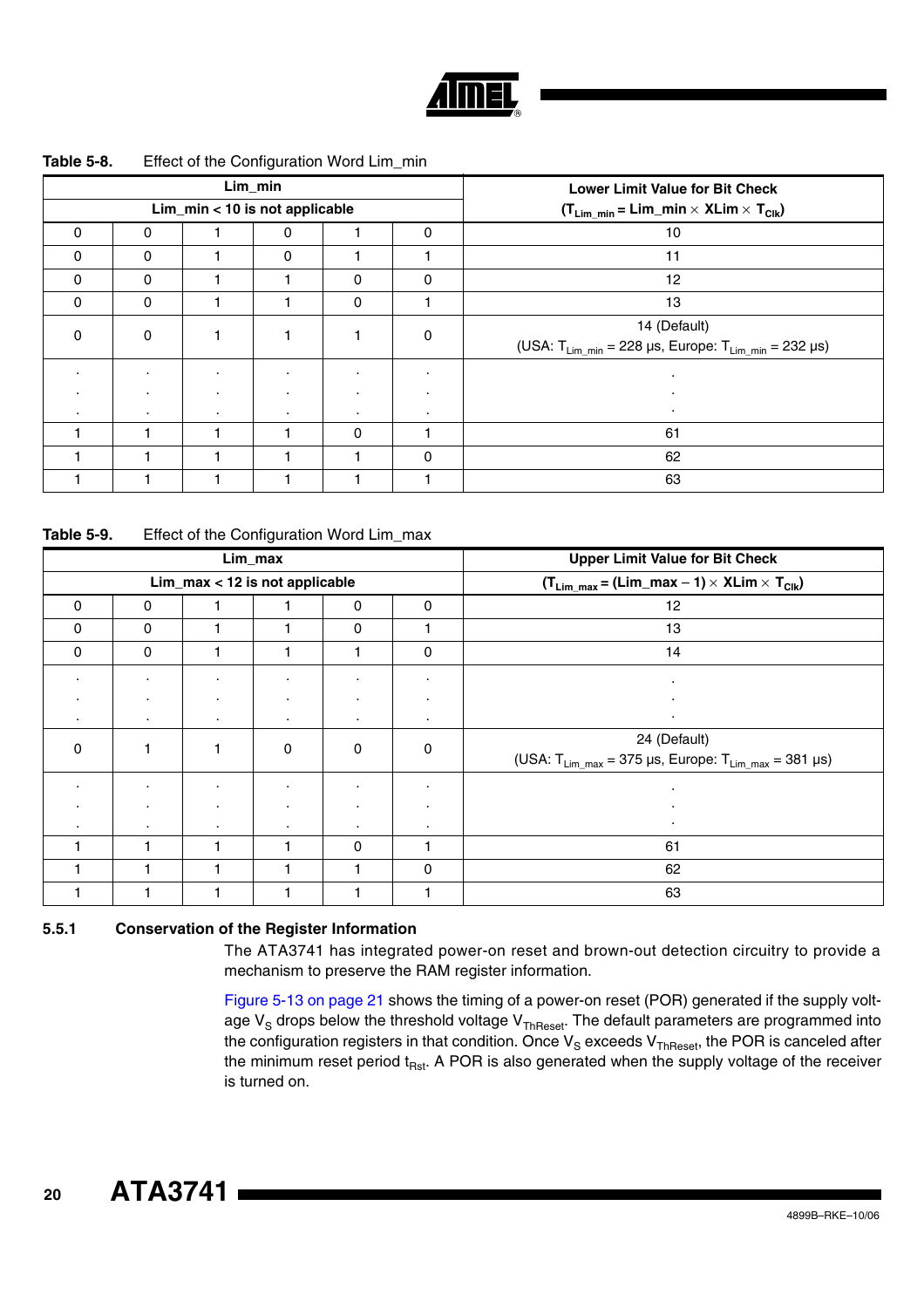To indicate that condition, the receiver displays a reset marker (RM) at pin DATA after a reset. The RM is represented by the fixed frequency  $f<sub>RM</sub>$  at a 50% duty cycle. RM can be canceled via an "L" pulse t1 at pin DATA. The RM implies the following characteristics:

- $\bullet$  f<sub>RM</sub> is lower than the lowest feasible frequency of a data signal. By this means, RM cannot be misinterpreted by the connected microcontroller.
- If the receiver is set back to polling mode via pin DATA, RM cannot be canceled by accident if t1 is applied according to the proposal in Section ["Programming the Configuration Register"](#page-20-1)  [on page 21.](#page-20-1)

By means of that mechanism, the receiver cannot lose its register information without communicating that condition via the reset marker RM.

<span id="page-20-0"></span>**Figure 5-13.** Generation of the Power-on Reset



<span id="page-20-2"></span>**Figure 5-14.** Timing of the Register Programming



#### <span id="page-20-1"></span>**5.5.2 Programming the Configuration Register**

The configuration registers are programmed serially via the bi-directional data line as shown in [Figure 5-14](#page-20-2) and [Figure 5-15 on page 22.](#page-21-0)

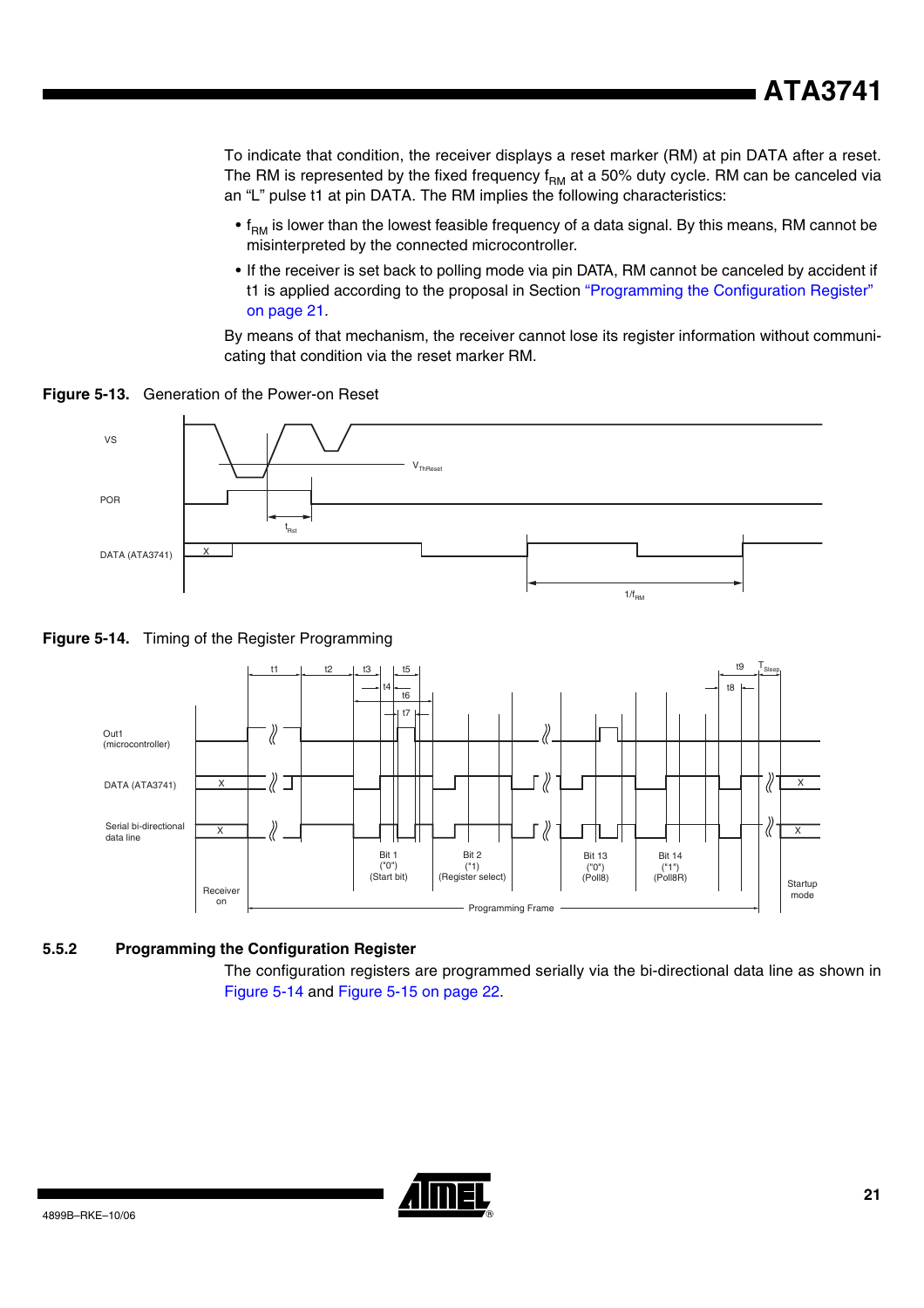



<span id="page-21-0"></span>

To start programming, the serial data line DATA is pulled to "L" by the microcontroller for the time period t1. When DATA has been released, the receiver becomes the master device. When the programming delay period t2 has elapsed, it emits 14 subsequent synchronization pulses with the pulse length t3. After each of these pulses, a programming window occurs. The delay until the program window starts is determined by t4, the duration is defined by t5. Within the programming window, the individual bits are set. If the microcontroller pulls down pin DATA for the time period t7 during t5, the according bit is set to "0". If no programming pulse t7 is issued, this bit is set to "1". All 14 bits are subsequently programmed in this way. The time frame to program a bit is defined by t6.

Bit 14 is followed by the equivalent time window t9. During this window, the equivalent acknowledge pulse t8 (E\_Ack) occurs if the mode word just programmed is equivalent to the mode word that was already stored in that register. E\_Ack should be used to verify that the mode word was correctly transferred to the register. The register must be programmed twice in that case.

Programming of a register is possible both during sleep and active mode of the receiver.

During programming, the LNA, LO, low-pass filter, IF amplifier and the demodulator are disabled.

The programming start pulse t1 initiates the programming of the configuration registers. If bit 1 is set to "1", it represents the OFF command to set the receiver back to polling mode at the same time. For the length of the programming start pulse t1, the following convention should be considered:

• t1(min) < t1 < 1535  $\times$  T<sub>Clk</sub>: [t1(min) is the minimum specified value for the relevant BR\_Range]

Programming (or the OFF command) is initiated if the receiver is not in reset mode. If the receiver is in reset mode, programming (or the OFF command) is not initiated, and the reset marker RM is still present at pin DATA.

This period is generally used to switch the receiver to polling mode. In a reset condition, RM is not canceled by accident.

• t1 > 5632  $\times$  T<sub>Clk</sub>

Programming (or the OFF command) is initiated in any case. RM is cancelled if present. This period is used if the connected microcontroller detected RM. If a configuration register is programmed, this time period for t1 can generally be used.

Note that the capacitive load at pin DATA is limited. The resulting time constant t together with an optional external pull-up resistor should not be exceeded, to ensure proper operation.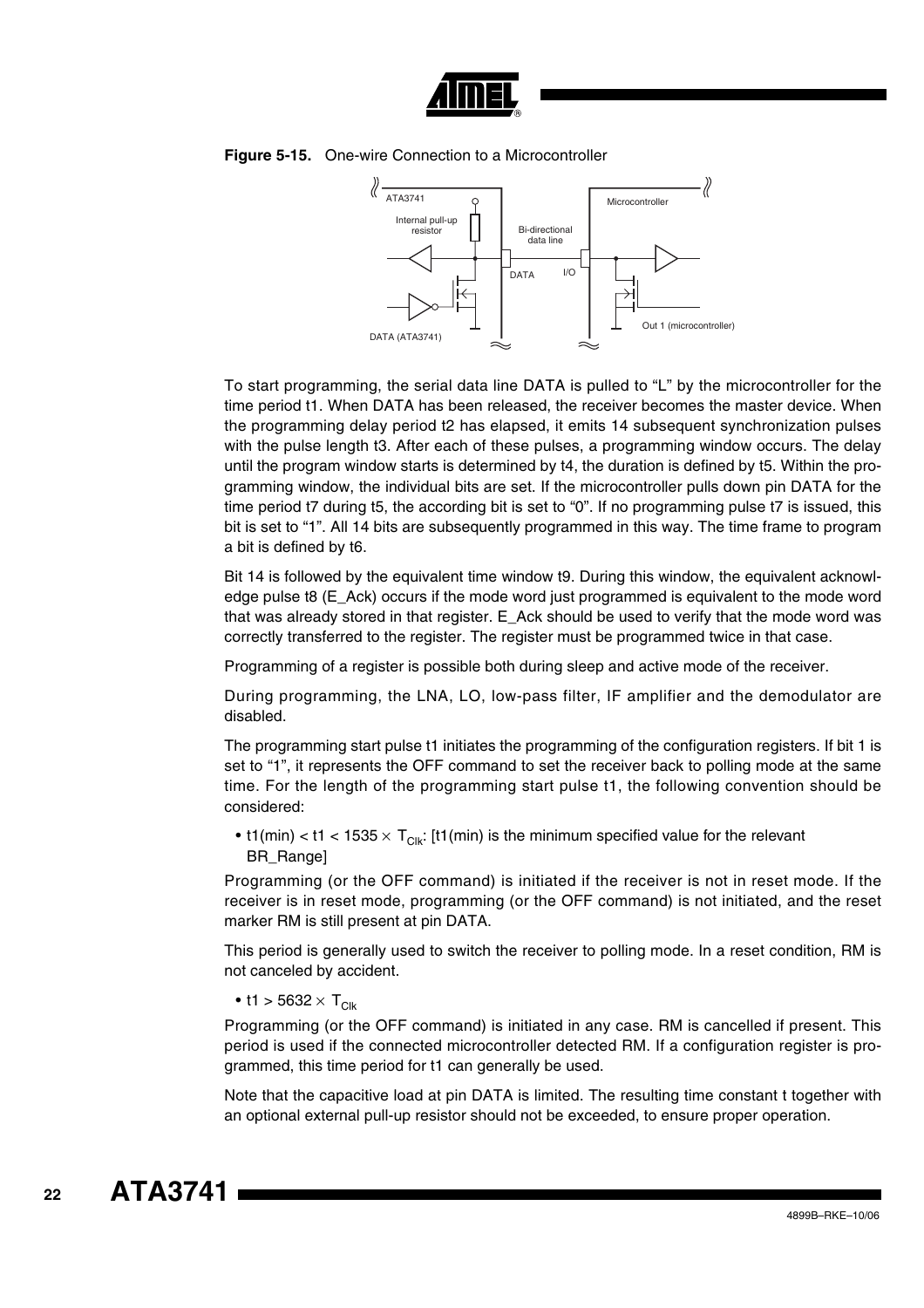### **6. Absolute Maximum Ratings**

Stresses beyond those listed under "Absolute Maximum Ratings" may cause permanent damage to the device. This is a stress rating only and functional operation of the device at these or any other conditions beyond those indicated in the operational sections of this specification is not implied. Exposure to absolute maximum rating conditions for extended periods may affect device reliability.

| <b>Parameters</b>                                 | Symbol                          | Min.  | Max.   | Unit    |
|---------------------------------------------------|---------------------------------|-------|--------|---------|
| Supply voltage                                    | $\mathsf{V}_\mathbf{S}$         |       |        |         |
| Power dissipation                                 | $P_{\text{tot}}$                |       | 450    | mW      |
| Junction temperature                              |                                 |       | 150    | $\circ$ |
| Storage temperature                               | $\mathsf{I}$ stg                | $-55$ | $+125$ | $\sim$  |
| Ambient temperature                               | l amb                           | -40   | $+105$ | $\circ$ |
| Maximum input level, input matched to 50 $\Omega$ | $\mathsf{P}_{\mathsf{in\_max}}$ |       |        | dBm     |

### **7. Thermal Resistance**

| <b>Parameters</b>          | Svmbol                        | <b>Value</b> | Unit<br>$\sim$ $\sim$ |  |
|----------------------------|-------------------------------|--------------|-----------------------|--|
| ı ambient<br>Junctior<br>. | <sup>1</sup> thJ <sub>A</sub> | 100<br>$ -$  | K/W                   |  |

### <span id="page-22-0"></span>**8. Electrical Characteristics**

|                                  |                                                                                                                                                                                 |                          |                                                                   | 6.76438-Mhz Oscillator<br>(Mode 1)                                    |                                                             |                                                              | 4.90625-Mhz Oscillator<br>(Mode 0)                                               |                                                                     |      | <b>Variable Oscillator</b>                                                              |                                                                                 |                             |
|----------------------------------|---------------------------------------------------------------------------------------------------------------------------------------------------------------------------------|--------------------------|-------------------------------------------------------------------|-----------------------------------------------------------------------|-------------------------------------------------------------|--------------------------------------------------------------|----------------------------------------------------------------------------------|---------------------------------------------------------------------|------|-----------------------------------------------------------------------------------------|---------------------------------------------------------------------------------|-----------------------------|
| Parameter                        | <b>Test Condition</b>                                                                                                                                                           | Symbol                   | Min.                                                              | Typ.                                                                  | Max.                                                        | Min.                                                         | Typ.                                                                             | Max.                                                                | Min. | Typ.                                                                                    | Max.                                                                            | <b>Unit</b>                 |
|                                  | <b>Basic Clock Cycle of the Digital Circuitry</b>                                                                                                                               |                          |                                                                   |                                                                       |                                                             |                                                              |                                                                                  |                                                                     |      |                                                                                         |                                                                                 |                             |
| <b>Basic clock</b><br>cycle      | $MODE = 0 (USA)$<br>$MODE = 1$ (Europe)                                                                                                                                         | $T_{Clk}$                |                                                                   | 2.0697                                                                |                                                             |                                                              | 2.0383                                                                           |                                                                     |      | 1 / $(f_{\text{XTO}} / 10)$<br>$1 / (f_{\text{XTO}} / 14)$                              |                                                                                 | μs<br>μs                    |
| Extended<br>basic clock<br>cycle | BR_Range0<br>BR_Range1<br><b>BR</b> Range2<br><b>BR</b> Range3                                                                                                                  | $T_{XCIk}$               |                                                                   | 16.6<br>8.3<br>4.1<br>2.1                                             |                                                             |                                                              | 16.3<br>8.2<br>4.1<br>2.0                                                        |                                                                     |      | $8 \times T_{\text{Clk}}$<br>$4 \times T_{C}$<br>$2 \times T_{C}$<br>$1 \times T_{Clk}$ |                                                                                 | μs<br>μs<br>μs<br><b>us</b> |
| <b>Polling Mode</b>              |                                                                                                                                                                                 |                          |                                                                   |                                                                       |                                                             |                                                              |                                                                                  |                                                                     |      |                                                                                         |                                                                                 |                             |
| Sleep time                       | Sleep and X <sub>Sleep</sub><br>are defined in the<br>OPMODE register                                                                                                           | $T_{\textnormal{Sleep}}$ |                                                                   | Sleep $\times$<br>$X_{\text{Sleep}}\times$<br>$1024 \times$<br>2.0697 |                                                             |                                                              | Sleep $\times$<br>$\mathsf{X}_{\mathsf{Sleep}}\times$<br>$1024 \times$<br>2.0383 |                                                                     |      | Sleep $\times$<br>$X_{Sleep}$ $\times$<br>$1024 \times$<br>$T_{Clk}$                    |                                                                                 | ms                          |
| Start-up time                    | BR_Range0<br><b>BR</b> Range1<br><b>BR</b> Range2<br>BR_Range3                                                                                                                  | ${\sf T}_{\sf Startup}$  |                                                                   | 1855<br>1061<br>1061<br>663                                           |                                                             |                                                              | 1827<br>1045<br>1045<br>653                                                      |                                                                     |      | 896.5<br>512.5<br>512.5<br>320.5 $\times$ T <sub>Clk</sub>                              |                                                                                 | μs<br>μs<br>μs<br>μs        |
| Time for bit                     | Average bit check<br>time while polling<br><b>BR</b> Range0<br><b>BR</b> Range1<br>BR_Range2<br><b>BR</b> Range3                                                                | $T_{\text{Bitcheck}}$    |                                                                   | 0.45<br>0.24<br>0.14<br>0.14                                          |                                                             |                                                              | 0.47<br>0.26<br>0.16<br>0.15                                                     |                                                                     |      |                                                                                         |                                                                                 | ms<br>ms<br>ms<br>ms        |
| check                            | Bit check time for a<br>valid input signal f <sub>Sig</sub><br>$N_{\text{Bitcheck}} = 0$<br>$N_{\text{Bitcheck}} = 3$<br>$N_{\text{Bitcheck}} = 6$<br>$N_{\text{Bitcheck}} = 9$ | T <sub>Bitcheck</sub>    | $3/ f_{Sig}$<br>$6/ f_{Sig}$<br>$9$ / $\mathsf{f}_{\mathsf{Sig}}$ |                                                                       | $3.5/ f_{Sig}$<br>6.5 / $f_{Sig}$<br>$9.5 / f_{\text{Sig}}$ | $3/ f_{Sig}$<br>$6/ f_{\text{Sig}}$<br>$9/$ f <sub>Sig</sub> |                                                                                  | 3.5 / $f_{Sig}$<br>6.5 / $f_{\text{Sig}}$<br>$9.5$ / $\rm{f_{Sig}}$ |      |                                                                                         | $T_{XClk}$<br>$3.5/ f_{Sig}$<br>6.5 / $f_{\text{Sig}}$<br>$9.5/ f_{\text{Sig}}$ | ms<br>ms<br>ms<br>ms        |

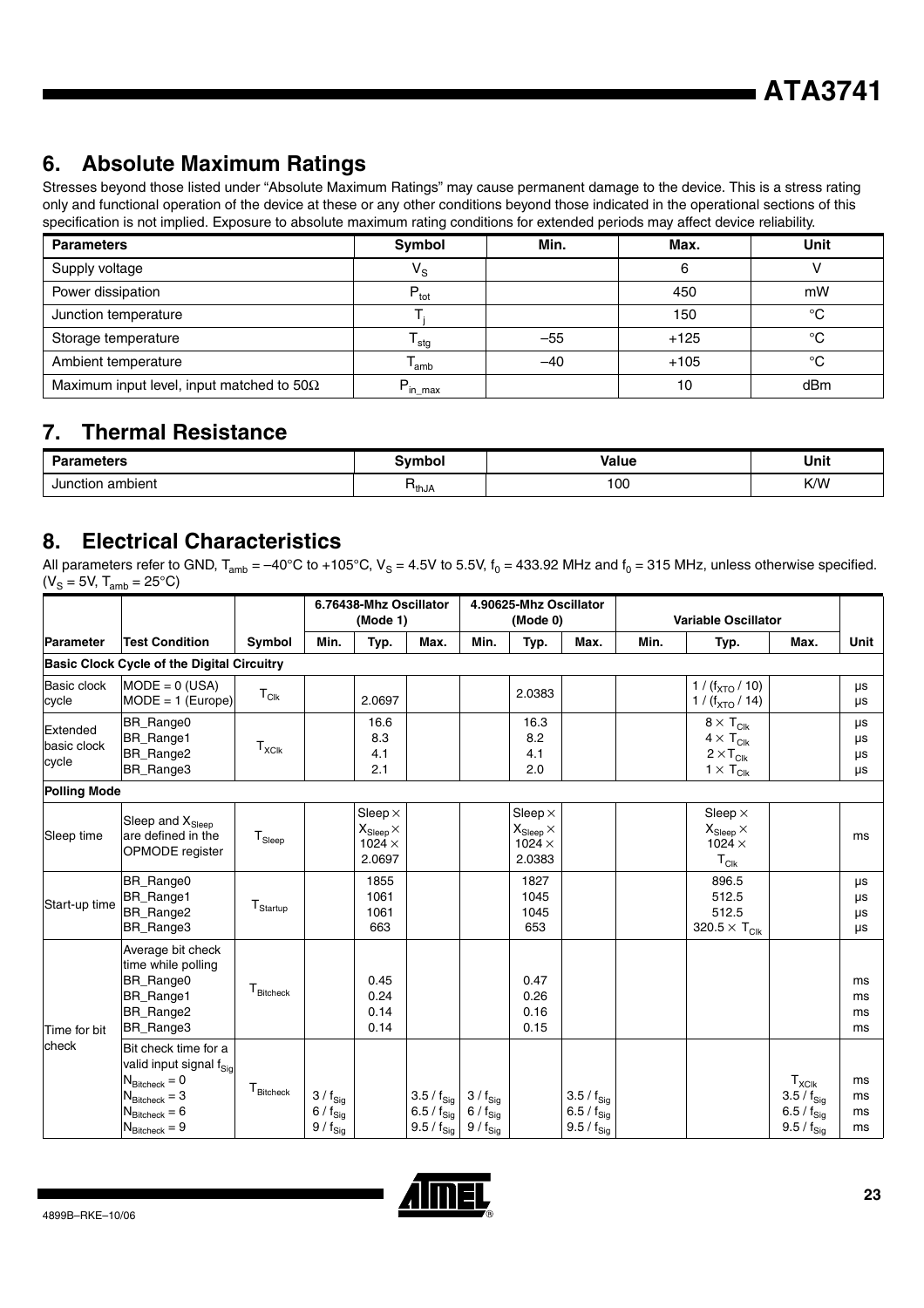

All parameters refer to GND, T<sub>amb</sub> = –40°C to +105°C, V<sub>S</sub> = 4.5V to 5.5V, f<sub>0</sub> = 433.92 MHz and f<sub>0</sub> = 315 MHz, unless otherwise specified.  $(V<sub>S</sub> = 5V, T<sub>amb</sub> = 25°C)$ 

| ๛๛                                                                                      |                                                               |                                                                                         |                                     | 6.76438-Mhz Oscillator<br>(Mode 1)                     |                              |                                     | 4.90625-Mhz Oscillator<br>(Mode 0)                     |                              | <b>Variable Oscillator</b>                                                                                                                                      |                                                                                                                                                                                                                      |                                                                                                                                      |                                              |
|-----------------------------------------------------------------------------------------|---------------------------------------------------------------|-----------------------------------------------------------------------------------------|-------------------------------------|--------------------------------------------------------|------------------------------|-------------------------------------|--------------------------------------------------------|------------------------------|-----------------------------------------------------------------------------------------------------------------------------------------------------------------|----------------------------------------------------------------------------------------------------------------------------------------------------------------------------------------------------------------------|--------------------------------------------------------------------------------------------------------------------------------------|----------------------------------------------|
| <b>Parameter</b>                                                                        | <b>Test Condition</b>                                         | <b>Symbol</b>                                                                           | Min.                                | Typ.                                                   | Max.                         | Min.                                | Typ.                                                   | Max.                         | Min.                                                                                                                                                            | Typ.                                                                                                                                                                                                                 | Max.                                                                                                                                 | Unit                                         |
| <b>Receiving Mode</b>                                                                   |                                                               |                                                                                         |                                     |                                                        |                              |                                     |                                                        |                              |                                                                                                                                                                 |                                                                                                                                                                                                                      |                                                                                                                                      |                                              |
| Intermediate<br>frequency                                                               | MODE=0 (USA)<br>MODE=1 (Europe)                               | $f_{IF}$                                                                                |                                     | 1.0                                                    |                              |                                     | 1.0                                                    |                              |                                                                                                                                                                 | $f_{\text{XTO}}\times 64 / 314$<br>$f_{\text{XTO}}$ $\times$ 64 / 432.92                                                                                                                                             |                                                                                                                                      | MHz<br>MHz                                   |
| <b>Baud</b> rate<br>range                                                               | BR_Range0<br>BR_Range1<br>BR_Range2<br>BR_Range3              | BR_Range                                                                                | 1.0<br>1.8<br>3.2<br>5.6            |                                                        | 1.8<br>3.2<br>5.6<br>10.0    | 1.0<br>1.8<br>3.2<br>5.6            |                                                        | 1.8<br>3.2<br>5.6<br>10.0    |                                                                                                                                                                 | BR_Range0 $\times$ 2 µs / T <sub>Clk</sub><br>BR_Range1 $\times$ 2 µs / T <sub>Clk</sub><br>BR_Range2 $\times$ 2 µs / T <sub>Clk</sub><br>BR_Range3 $\times$ 2 µs / T <sub>Clk</sub>                                 |                                                                                                                                      | kBaud<br>kBaud<br>kBaud<br>kBaud             |
| Minimum<br>time period<br>between<br>edges at<br>pin DATA<br>(Figure 5-9<br>on page 16) | <b>BR</b> Range0<br>BR_Range1<br>BR_Range2<br>BR_Range3       | $T_{DATA\_min}$<br>tmin1<br>tmin2<br>tmin1<br>tmin2<br>tmin1<br>tmin2<br>tmin1<br>tmin2 |                                     | 149<br>182<br>75<br>91<br>37.3<br>45.5<br>18.6<br>22.8 |                              |                                     | 147<br>179<br>73<br>90<br>36.7<br>44.8<br>18.3<br>22.4 |                              |                                                                                                                                                                 | $9 \times T_{XClk}$<br>$11 \times T_{XCI}$<br>$9\times \textsf{T}_{\text{XClk}}$<br>$11 \times T_{XClk}$<br>$9\times\,T_{\text{XClk}}$<br>$11 \times T_{XClk}$<br>$9\times\,T_{\text{XClk}}$<br>$11 \times T_{XClk}$ |                                                                                                                                      | μs<br>μs<br>μs<br>μs<br>μs<br>μs<br>μs<br>μs |
| Maximum low<br>period at<br><b>DATA</b><br>(Figure 5-10)                                | BR_Range0<br>BR_Range1<br>BR_Range2<br>BR_Range3              | $T_{DATA\_L\_max}$                                                                      |                                     | 2169<br>1085<br>542<br>271                             |                              |                                     | 2136<br>1068<br>534<br>267                             |                              |                                                                                                                                                                 | 131 $\times$ T <sub>XClk</sub><br>$131\times T_{\text{XClk}}$<br>$131 \times T_{XClk}$<br>$131 \times T_{XClk}$                                                                                                      |                                                                                                                                      | μs<br>μs<br>μs<br>μs                         |
| OFF<br>command at<br>pin ENABLE<br>(Figure 5-12)                                        |                                                               | $\mathsf{T}_{\mathsf{Doxe}}$                                                            | 3.1                                 |                                                        |                              | 3.05                                |                                                        |                              | $1.5 \times T_{Clk}$                                                                                                                                            |                                                                                                                                                                                                                      |                                                                                                                                      | μs                                           |
|                                                                                         | <b>Configuration of the Receiver</b>                          |                                                                                         |                                     |                                                        |                              |                                     |                                                        |                              |                                                                                                                                                                 |                                                                                                                                                                                                                      |                                                                                                                                      |                                              |
| Frequency of<br>the reset<br>marker<br>(Figure 5-13)                                    |                                                               | $f_{\mathsf{RM}}$                                                                       |                                     | 117.9                                                  |                              |                                     | 119.8                                                  |                              |                                                                                                                                                                 | 1.<br>$\frac{1}{4096 \times T_{CLK}}$                                                                                                                                                                                |                                                                                                                                      | Hz                                           |
| Programming<br>start pulse<br>(Figure 5-11,<br>Figure 5-14)                             | BR_Range0<br>BR_Range1<br>BR_Range2<br>BR_Range3<br>after POR | t1                                                                                      | 2188<br>1104<br>561<br>290<br>11656 |                                                        | 3176<br>3176<br>3176<br>3176 | 2155<br>1087<br>553<br>286<br>11479 |                                                        | 3128<br>3128<br>3128<br>3128 | 1057 $\times$ T <sub>Clk</sub><br>$533 \times T_{\text{Clk}}$<br>$271 \times T_{\text{Clk}}$<br>140 $\times$ T <sub>Clk</sub><br>5632 $\times$ T <sub>Clk</sub> |                                                                                                                                                                                                                      | 1535 $\times$ T <sub>Clk</sub><br>1535 $\times$ T <sub>Clk</sub><br>1535 $\times$ T <sub>Clk</sub><br>1535 $\times$ T <sub>Clk</sub> | μs                                           |
| Programming<br>delay period<br>(Figure 5-11,<br>Figure 5-14)                            |                                                               | t2                                                                                      | 795                                 |                                                        | 798                          | 783                                 |                                                        | 786                          | 384.5 $\times$ T <sub>Clk</sub>                                                                                                                                 |                                                                                                                                                                                                                      | 385.5 $\times$ T <sub>Clk</sub>                                                                                                      | μs                                           |
| Synchron-<br>ization pulse<br>(Figure 5-11,<br>Figure 5-14)                             |                                                               | t3                                                                                      |                                     | 265                                                    |                              |                                     | 261                                                    |                              |                                                                                                                                                                 | 128 $\times$ T <sub>Clk</sub>                                                                                                                                                                                        |                                                                                                                                      | μs                                           |
| Delay until<br>the program<br>window starts<br>(Figure 5-11,<br><b>Figure 5-14)</b>     |                                                               | t4                                                                                      |                                     | 131                                                    |                              |                                     | 129                                                    |                              |                                                                                                                                                                 | 63.5 $\times$ T <sub>Clk</sub>                                                                                                                                                                                       |                                                                                                                                      | μs                                           |
| Programming<br>window<br>(Figure 5-11,<br><b>Figure 5-14)</b>                           |                                                               | t5                                                                                      |                                     | 530                                                    |                              |                                     | 522                                                    |                              |                                                                                                                                                                 | $256 \times T_{\text{Clk}}$                                                                                                                                                                                          |                                                                                                                                      | μs                                           |

**24 ATA3741**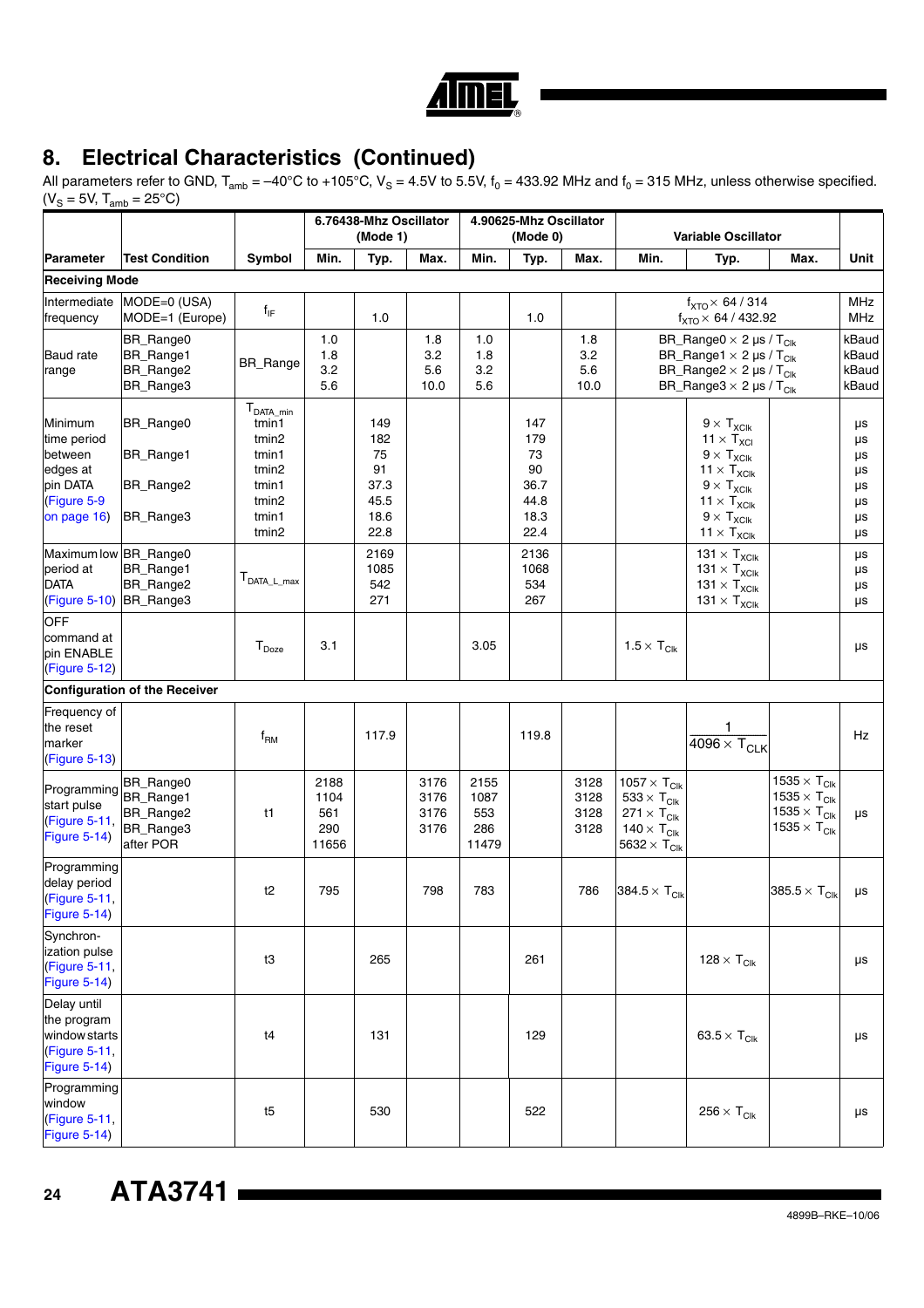All parameters refer to GND, T<sub>amb</sub> = –40°C to +105°C, V<sub>S</sub> = 4.5V to 5.5V, f<sub>0</sub> = 433.92 MHz and f<sub>0</sub> = 315 MHz, unless otherwise specified.  $(V<sub>S</sub> = 5V, T<sub>amb</sub> = 25°C)$ 

|                                                                       |                       |                |      | 6.76438-Mhz Oscillator<br>(Mode 1) |      |      | 4.90625-Mhz Oscillator<br>(Mode 0) |      |                              | <b>Variable Oscillator</b>      |                             |      |
|-----------------------------------------------------------------------|-----------------------|----------------|------|------------------------------------|------|------|------------------------------------|------|------------------------------|---------------------------------|-----------------------------|------|
| Parameter                                                             | <b>Test Condition</b> | Symbol         | Min. | Typ.                               | Max. | Min. | Typ.                               | Max. | Min.                         | Typ.                            | Max.                        | Unit |
| Time frame<br>of a bit<br>$CFigure 5-14)$                             |                       | t <sub>6</sub> |      | 1060                               |      |      | 1044                               |      |                              | $512 \times T_{C}$              |                             | μs   |
| Programming<br>pulse<br>(Figure 5-11,<br>Figure 5-14)                 |                       | t7             | 133  |                                    | 529  | 131  |                                    | 521  | 64 $\times$ T <sub>Clk</sub> |                                 | $256 \times T_{\text{Clk}}$ | μs   |
| Equivalent<br>acknowledge<br>pulse: E_Ack<br>(Figure 5-14)            |                       | t8             |      | 265                                |      |      | 261                                |      |                              | 128 $\times$ T <sub>Clk</sub>   |                             | μs   |
| Equivalent<br>time window<br>$(Figure 5-14)$                          |                       | t9             |      | 534                                |      |      | 526                                |      |                              | $258 \times T_{\text{Clk}}$     |                             | μs   |
| OFF bit<br>programming<br>window<br>$\left(\text{Figure 5-11}\right)$ |                       | t10            |      | 930                                |      |      | 916                                |      |                              | 449.5 $\times$ T <sub>Clk</sub> |                             | μs   |

### **9. Electrical Characteristics**

All parameters refer to GND,  $T_{amb} = -40^{\circ}$ C to +105°C, V<sub>S</sub> = 4.5V to 5.5V,  $f_0 = 433.92$  MHz and  $f_0 = 315$  MHz, unless otherwise specified.  $(V_S = 5V, T_{amb} = 25^{\circ}C)$ 

| <b>Parameters</b>                                    | <b>Test Conditions</b>                                                             | Symbol                      | Min. | Typ.                              | Max.           | Unit                                      |
|------------------------------------------------------|------------------------------------------------------------------------------------|-----------------------------|------|-----------------------------------|----------------|-------------------------------------------|
|                                                      | Sleep mode<br>(XTO and polling logic active)                                       | $IS_{\text{off}}$           |      | 190                               | 350            | μA                                        |
| Current consumption                                  | IC active<br>(start-up, bit-check, receiving mode)<br>$pin \, DATA = H$            | $IS_{on}$                   |      | 7.0                               | 8.6            | mA                                        |
| <b>LNA Mixer</b>                                     |                                                                                    |                             |      |                                   |                |                                           |
| Third-order intercept point                          | LNA/mixer/IF amplifier input matched<br>according to Figure 3-3 on page 6          | IIP3                        |      | $-28$                             |                | dBm                                       |
| LO spurious emission at RF <sub>In</sub>             | Input matched according to Figure<br>3-3, required according to<br>I-ETS 300220    | $IS_{LORF}$                 |      | $-73$                             | $-57$          | dBm                                       |
| Noise figure LNA and mixer (DSB)                     | Input matching according to Figure<br>$3 - 3$                                      | <b>NF</b>                   |      | 7                                 |                | dB                                        |
| LNA_IN input impedance                               | At 433.92 MHz<br>At 315 MHz                                                        | Zi <sub>LNA_IN</sub>        |      | $1.0$    $1.56$<br>$1.3$    $1.0$ |                | $k\Omega$    pF<br>$k\Omega \parallel pF$ |
| 1 dB compression point (LNA, mixer,<br>IF amplifier) | Input matched according to Figure<br>$3-3$ , referred to RF <sub>in</sub>          | $IP_{1db}$                  |      | $-40$                             |                | dB <sub>m</sub>                           |
| Maximum input level                                  | Input matched according to Figure<br>$3 - 3$ .<br>$BER \leq 10^{-3}$ ,<br>ASK mode | $P_{\text{in} \text{ max}}$ |      |                                   | $-28$<br>$-20$ | dBm<br>dBm                                |

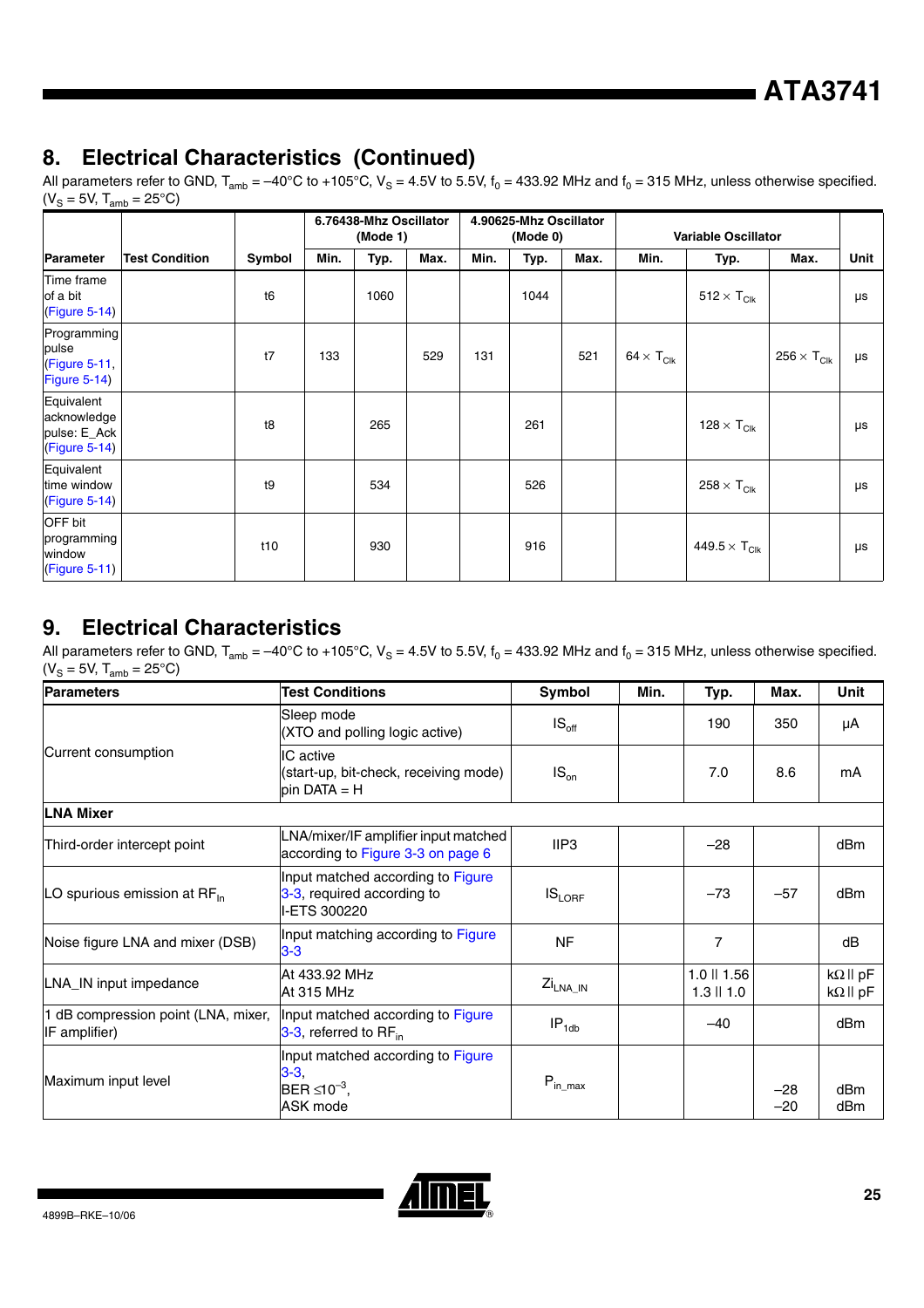

| <b>Parameters</b>                                                           | <b>Test Conditions</b>                                                                                                                                                                           | Symbol                                    | Min.                                          | Typ.                | Max.                                          | Unit                     |
|-----------------------------------------------------------------------------|--------------------------------------------------------------------------------------------------------------------------------------------------------------------------------------------------|-------------------------------------------|-----------------------------------------------|---------------------|-----------------------------------------------|--------------------------|
| <b>Local Oscillator</b>                                                     |                                                                                                                                                                                                  |                                           |                                               |                     |                                               |                          |
| Operating frequency range VCO                                               |                                                                                                                                                                                                  | f <sub>VCO</sub>                          | 299                                           |                     | 449                                           | <b>MHz</b>               |
| Phase noise VCO/LO                                                          | $f_{osc} = 432.92$ MHz<br>At 1 MHz<br>At 10 MHz                                                                                                                                                  | $L$ (fm)                                  |                                               | -93<br>$-113$       | $-90$<br>$-110$                               | dBC/Hz<br>dBC/Hz         |
| Spurious of the VCO                                                         | At $\pm f_{\text{XTO}}$                                                                                                                                                                          |                                           |                                               | $-55$               | $-47$                                         | dBC                      |
| VCO gain                                                                    |                                                                                                                                                                                                  | $K_{VCO}$                                 |                                               | 190                 |                                               | MHz/V                    |
| Loop bandwidth of the PLL                                                   | For best LO noise<br>(design parameter)<br>$R1 = 820\Omega$<br>$C9 = 4.7 nF$<br>$C10 = 1 nF$                                                                                                     | $B_{Loop}$                                |                                               | 100                 |                                               | kHz                      |
| Capacitive load at pin LF                                                   | The capacitive load at pin LF is<br>limited if bit check is used. The<br>limitation therefore also applies to<br>self polling.                                                                   | $C_{LF\_tot}$                             |                                               |                     | 10                                            | nF                       |
| XTO operating frequency                                                     | XTO crystal frequency,<br>appropriate load capacitance must<br>be connected to XTAL<br>6.764375 MHz<br>4.90625 MHz                                                                               | $f_{\text{XTO}}$                          | 6.764375<br>$-30$ ppm<br>4.90625<br>$-30$ ppm | 6.764375<br>4.90625 | 6.764375<br>$+30$ ppm<br>4.90625<br>$+30$ ppm | <b>MHz</b><br><b>MHz</b> |
| Series resonance resistor of the<br>crystal                                 | $f_{\text{XTO}} = 6.764 \text{ MHz}$<br>4.906 MHz                                                                                                                                                | $R_{\rm S}$                               |                                               |                     | 150<br>220                                    | Ω<br>Ω                   |
| Static capacitance of the crystal                                           |                                                                                                                                                                                                  | $\mathbf{C}_{\mathsf{xto}}$               |                                               |                     | 6.5                                           | pF                       |
| <b>Analog Signal Processing</b>                                             |                                                                                                                                                                                                  |                                           |                                               |                     |                                               |                          |
| Input sensitivity ASK 300-kHz IF filter                                     | Input matched according to Figure<br>$3 - 3$<br>ASK (level of carrier)<br>$BER \le 10^{-3}$ , B = 300 kHz<br>$f_{in}$ = 433.92 MHz/315 MHz<br>$T = 25^{\circ}C$ , $V_S = 5V$<br>$f_{IF} = 1 MHz$ | $P_{\text{Ref}\_ \text{ASK}}$             |                                               |                     |                                               |                          |
| Input sensitivity ASK 300-kHz IF filter BR_Range0                           |                                                                                                                                                                                                  |                                           | $-109$                                        | $-111$              | $-113$                                        | dBm                      |
| Input sensitivity ASK 300-kHz IF filter BR_Range1                           |                                                                                                                                                                                                  |                                           | $-107$                                        | $-109$              | $-111$                                        | dBm                      |
| Input sensitivity ASK 300-kHz IF filter                                     | BR_Range2                                                                                                                                                                                        |                                           | $-106$                                        | $-108$              | $-110$                                        | dBm                      |
| Input sensitivity ASK 300-kHz IF filter BR_Range3                           |                                                                                                                                                                                                  |                                           | $-104$                                        | $-106$              | $-108$                                        | dBm                      |
| Input sensitivity ASK 600-kHz IF filter BER ≤10 <sup>-3</sup> , B = 600 kHz | Input matched according to Figure<br>$3-3$<br>ASK (level of carrier)<br>$f_{in}$ = 433.92 MHz/315 MHz<br>$T = 25^{\circ}C$ , $V_S = 5V$<br>$f_{IF} = 1 MHz$                                      | $\mathsf{P}_{\mathsf{Ref}\_\mathsf{ASK}}$ |                                               |                     |                                               |                          |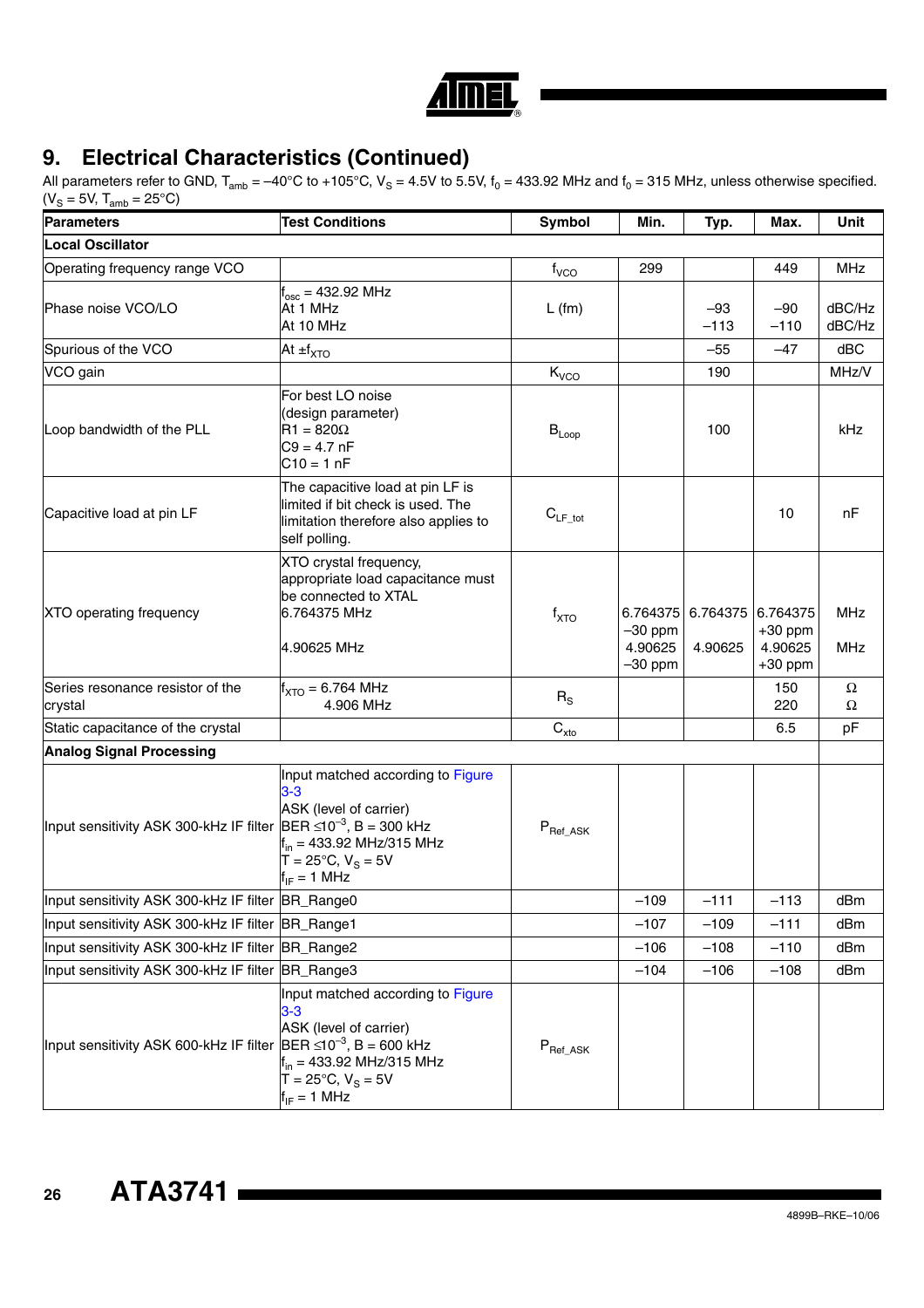**ATA3741**

### **9. Electrical Characteristics (Continued)**

| <b>Parameters</b>                                                                                                     | <b>Test Conditions</b>                                                                                                                                                              | Symbol                            | Min.               | Typ.               | Max.                | Unit       |
|-----------------------------------------------------------------------------------------------------------------------|-------------------------------------------------------------------------------------------------------------------------------------------------------------------------------------|-----------------------------------|--------------------|--------------------|---------------------|------------|
| Input sensitivity ASK 600-kHz IF filter BR_Range0                                                                     |                                                                                                                                                                                     |                                   | $-108$             | $-110$             | $-112$              | dBm        |
| Input sensitivity ASK 600-kHz IF filter BR_Range1                                                                     |                                                                                                                                                                                     |                                   | $-106.5$           | $-108.5$           | $-110.5$            | dBm        |
| Input sensitivity ASK 600-kHz IF filter                                                                               | BR_Range2                                                                                                                                                                           |                                   | $-106$             | $-108$             | $-110$              | dBm        |
| Input sensitivity ASK 600-kHz IF filter BR_Range3                                                                     |                                                                                                                                                                                     |                                   | $-104$             | $-106$             | $-108$              | dBm        |
| Sensitivity variation ASK for the full<br>operating range compared to<br>$T_{amb} = 25^{\circ}C, V_S = 5V$            | 300-kHz and 600-kHz version<br>$f_{in}$ = 433.92 MHz/315 MHz<br>$f_{IF} = 1 \text{ MHz}$<br>$P_{ASK} = P_{Ref\_ASK} + \Delta P_{Ref}$                                               | $\Delta P_{\text{Ref}}$           | $+2.5$             |                    | $-1.5$              | dB         |
| Sensitivity variation ASK for full<br>operating range including IF filter<br>compared to $T_{amb}$ = 25°C, $V_S$ = 5V | 300-kHz version<br>$f_{in}$ = 433.92 MHz/315 MHz<br>$f_{IF} = 0.88$ MHz to 1.12 MHz<br>$f_{IF} = 0.85$ MHz to 1.15 MHz<br>$P_{ASK} = P_{Ref\_ASK} + \Delta P_{Ref}$                 | $\Delta P_{\text{Ref}}$           | $+5.5$<br>$+7.5$   |                    | $-1.5$<br>$-1.5$    | dB<br>dB   |
| Sensitivity variation ASK for full<br>operating range including IF filter<br>compared to $T_{amb}$ = 25°C, $V_S$ = 5V | 600-kHz version<br>$f_{in}$ = 433.92 MHz/315 MHz<br>$f_{IF} = 0.79$ MHz to 1.21 MHz<br>$f_{IF} = 0.73$ MHz to 1.27 MHz<br>$P_{ASK} = P_{Ret ASK} + \Delta P_{Ref}$                  | $\Delta P_{\text{Ref}}$           | $+5.5$<br>$+7.5$   |                    | $-1.5$<br>$-1.5$    | dB<br>dB   |
| Input sensitivity FSK 600-kHz IF filter                                                                               | Input matched according to Figure<br>$3 - 3,$<br>BER ≤10 <sup>-3</sup> , B = 600 kHz<br>$f_{in}$ = 433.92 MHz/315 MHz<br>$T = 25^{\circ}C$ , $V_S = 5V$<br>$f_{IF} = 1 \text{ MHz}$ | $P_{\text{Ref\_FSK}}$             |                    |                    |                     |            |
| Input sensitivity FSK 600-kHz IF filter                                                                               | BR_Range0<br>$df \geq \pm 20$ kHz<br>$df \geq \pm 30$ kHz                                                                                                                           |                                   | $-95.5$<br>$-96.5$ | $-97.5$<br>$-98.5$ | $-99.5$<br>$-100.5$ | dBm<br>dBm |
| Input sensitivity FSK 600-kHz IF filter                                                                               | BR_Range1<br>$df \geq \pm 20$ kHz<br>$df \geq \pm 30$ kHz                                                                                                                           |                                   | $-94.5$<br>$-95.5$ | $-96.5$<br>$-97.5$ | $-98.5$<br>$-99.5$  | dBm<br>dBm |
| Sensitivity variation FSK for the full<br>operating range compared to<br>$T_{amb}$ = 25°C, $V_S$ = 5V                 | 600-kHz version<br>$f_{in}$ = 433.92 MHz/315 MHz<br>$f_{IF} = 1 \text{ MHz}$<br>$P_{FSK} = P_{Ref\_FSK} + \Delta P_{Ref}$                                                           | $\Delta P_{\text{Ref}}$           | $+2.5$             |                    | $-1.5$              | dB         |
| Sensitivity variation FSK for full<br>operating range including IF filter<br>compared to $T_{amb}$ = 25°C, $V_S$ = 5V | 600-kHz version<br>$f_{in}$ = 433.92 MHz/315 MHz<br>$f_{IF} = 0.86$ MHz to 1.14 MHz<br>$f_{IF} = 0.82$ MHz to 1.18 MHz<br>$P_{FSK} = P_{Ref\_FSK} + \Delta P_{Ref}$                 | $\Delta P_{\text{Ref}}$           | $+5.5$<br>$+7.5$   |                    | $-1.5$<br>$-1.5$    | dB<br>dB   |
| FSK frequency deviation                                                                                               | The sensitivity of the receiver is<br>higher for higher values of $\Delta f_{FSK}$<br>BR_Range0<br>BR_Range1<br>BR_Range2 and BR_Range3 are<br>not suitable for FSK operation       | $\Delta f_{\text{FSK}}$           | 20<br>20           | 30<br>30           | 50<br>50            | kHz<br>kHz |
| SNR to suppress inband noise signals                                                                                  | <b>ASK mode</b><br>FSK mode                                                                                                                                                         | SNR <sub>ASK</sub><br>$SNR_{FSK}$ | 10<br>2            |                    | 12<br>3             | dB<br>dB   |
| Dynamic range RSSI ampl.                                                                                              |                                                                                                                                                                                     | $\Delta R_{\rm RSSI}$             |                    | 60                 |                     | dB         |

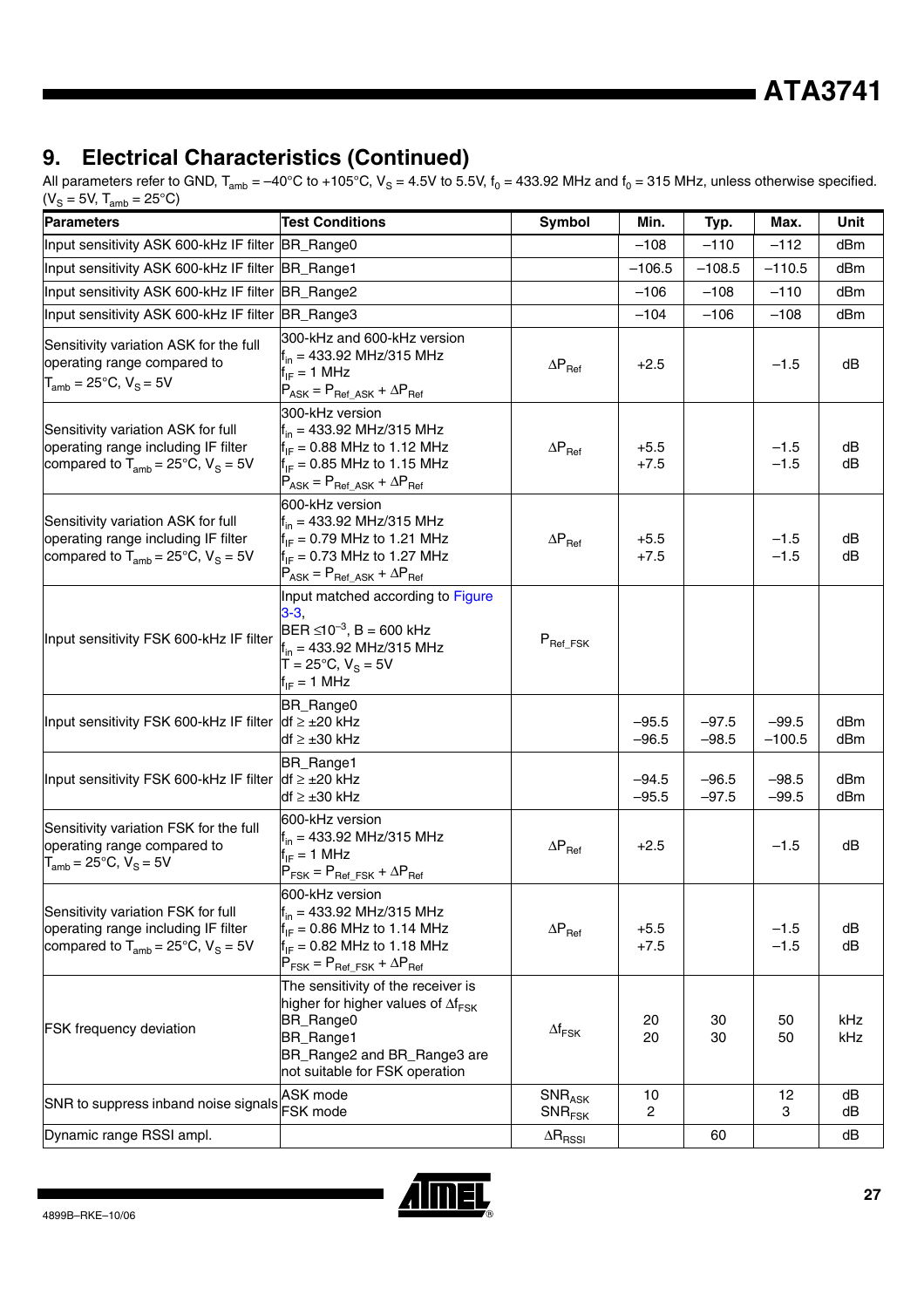

| <b>Parameters</b>                                                                                     | <b>Test Conditions</b>                                                                                                                                          | Symbol                            | Min.                      | Typ.                      | Max.                       | Unit                     |
|-------------------------------------------------------------------------------------------------------|-----------------------------------------------------------------------------------------------------------------------------------------------------------------|-----------------------------------|---------------------------|---------------------------|----------------------------|--------------------------|
| Lower cut-off frequency of the data<br>filter                                                         | $f_{cu\_DF} = \frac{1}{2 \times \pi \times 30 \text{ k}\Omega \times \text{CDEM}}$                                                                              | $\mathsf{f}_{\mathsf{cu\_DF}}$    | 0.11                      | 0.16                      | 0.20                       | kHz                      |
| Recommended CDEM for best<br>performance                                                              | ASK mode<br>BR_Range0 (Default)<br>BR_Range1<br>BR_Range2<br>BR_Range3                                                                                          | <b>CDEM</b>                       |                           | 39<br>22<br>12<br>8.2     |                            | nF<br>nF<br>nF<br>nF     |
| Recommended CDEM for best<br>performance                                                              | <b>FSK</b> mode<br>BR_Range0 (Default)<br>BR_Range1<br>BR_Range2 and BR_Range3 are<br>not suitable for FSK operation                                            | <b>CDEM</b>                       |                           | 27<br>15                  |                            | nF<br>nF                 |
| Maximum edge-to-edge time period<br>of the input data signal for full<br>sensitivity                  | BR_Range0 (Default)<br>BR_Range1<br>BR_Range2<br>BR_Range3                                                                                                      | ${\rm t_{ee\_sig}}$               |                           |                           | 1000<br>560<br>320<br>180  | μs<br>μs<br>μs<br>μs     |
| Upper cut-off frequency data filter                                                                   | Upper cut-off frequency<br>programmable in 4 ranges<br>via a serial mode word<br>BR_Range0 (Default)<br>BR_Range1<br>BR_Range2<br>BR_Range3                     | $f_{u}$                           | 2.5<br>4.3<br>7.6<br>13.6 | 3.1<br>5.4<br>9.5<br>17.0 | 3.7<br>6.5<br>11.4<br>20.4 | kHz<br>kHz<br>kHz<br>kHz |
| Minimum edge-to-edge time period of BR_Range1<br>the input data signal for full sensitivity BR_Range2 | BR_Range0 (Default)<br>BR_Range3                                                                                                                                | $\mathfrak{t}_{\mathrm{ee\_sig}}$ |                           |                           | 270<br>156<br>89<br>50     | μs<br>μs<br>μs<br>μs     |
| Reduced sensitivity                                                                                   | R <sub>Sense</sub> connected from pin SENS to<br>$V_{\rm S}$ , input matched according to<br>Figure 3-3                                                         | $P_{\mathsf{Ref\_Red}}$           |                           |                           |                            | dBm<br>(peak<br>level)   |
| Reduced sensitivity                                                                                   | $R_{\text{Sense}} = 56 \text{ k}\Omega$ , $f_{\text{in}} = 433.92 \text{ MHz}$ ,<br>$(V_S = 5V, T_{amb} = 25^{\circ}C)$<br>$At B = 300 kHz$<br>At $B = 600$ kHz |                                   | $-71$<br>$-67$            | $-76$<br>$-72$            | $-81$<br>$-77$             | dB <sub>m</sub><br>dBm   |
| Reduced sensitivity                                                                                   | $R_{\text{Sense}} = 100 \text{ k}\Omega$ , f <sub>in</sub> = 433.92 MHz<br>At B = 300 kHz<br>At $B = 600$ kHz                                                   |                                   | $-80$<br>$-76$            | $-85$<br>$-81$            | $-90$<br>$-86$             | dBm<br>dBm               |
| Reduced sensitivity                                                                                   | $R_{\text{Sense}}$ = 56 k $\Omega$ , f <sub>in</sub> = 315 MHz<br>At $B = 300$ kHz<br>At $B = 600$ kHz                                                          |                                   | $-72$<br>$-68$            | $-77$<br>$-73$            | $-82$<br>$-78$             | dBm<br>dBm               |
| Reduced sensitivity                                                                                   | $R_{\text{Sense}} = 100 \text{ k}\Omega$ , $f_{\text{in}} = 315 \text{ MHz}$<br>At $B = 300$ kHz<br>At $B = 600$ kHz                                            |                                   | $-81$<br>$-77$            | $-86$<br>$-82$            | $-91$<br>$-87$             | dBm<br>dBm               |
| Reduced sensitivity variation over full<br>operating range                                            | $\text{R}_{\text{Sense}} = 56 \text{ k}\Omega$<br>$R_{\text{Sense}} = 100 \text{ k}\Omega$<br>$P_{Red} = P_{Ref\_Red} + DP_{Red}$                               | $\Delta P_{\text{Red}}$           | 5<br>6                    | 0<br>0                    | 0<br>0                     | dB<br>dB                 |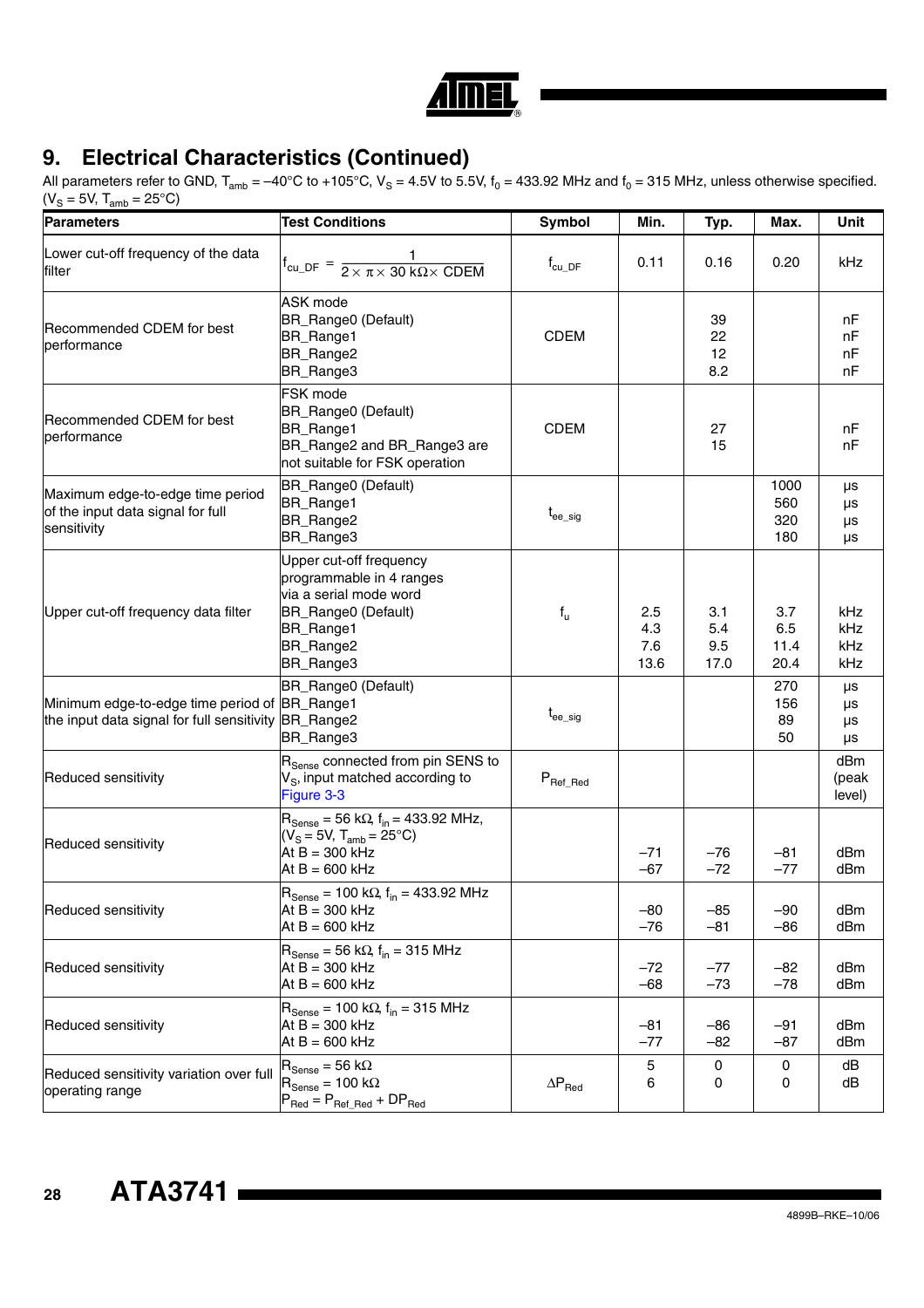| Parameters                                                                                                             | <b>Test Conditions</b>                                                                                                                                                                                                                                                                                                                                                                               | <b>Symbol</b>                                        | Min.                   | Typ.                                                  | Max.                          | Unit                                       |
|------------------------------------------------------------------------------------------------------------------------|------------------------------------------------------------------------------------------------------------------------------------------------------------------------------------------------------------------------------------------------------------------------------------------------------------------------------------------------------------------------------------------------------|------------------------------------------------------|------------------------|-------------------------------------------------------|-------------------------------|--------------------------------------------|
| Reduced sensitivity variation for<br>different values of R <sub>Sense</sub>                                            | Values relative to<br>$R_{\text{Sense}} = 56 \text{ k}\Omega$<br>$R_{\text{Sense}} = 56 \text{ k}\Omega$<br>$R_{\text{Sense}} = 68 \text{ k}\Omega$<br>$R_{\text{Sense}} = 82 \text{ k}\Omega$<br>$R_{\text{Sense}} = 100 \text{ k}\Omega$<br>$R_{\text{Sense}} = 120 \text{ k}\Omega$<br>$R_{\text{Sense}} = 150 \text{ k}\Omega$<br>$P_{\text{Red}} = P_{\text{Ref\_Red}} + \Delta P_{\text{Red}}$ | $\Delta P_{\text{Red}}$                              |                        | 0<br>$-3.5$<br>$-6.0$<br>$-9.0$<br>$-11.0$<br>$-13.5$ |                               | dB<br>dB<br>dB<br>dB<br>dB<br>dB           |
| Threshold voltage for reset                                                                                            |                                                                                                                                                                                                                                                                                                                                                                                                      | $V_{\text{ThRes}et}$                                 | 1.95                   | 2.8                                                   | 3.75                          | $\vee$                                     |
| <b>Digital Ports</b>                                                                                                   |                                                                                                                                                                                                                                                                                                                                                                                                      |                                                      |                        |                                                       |                               |                                            |
| Data output<br>Saturation voltage LOW<br>Internal pull-up resistor<br>Maximum time constant<br>Maximum capacitive load | $I_{ol} = 1$ mA<br>$t = C_L$ ( $R_{\text{pub}}/R_{\text{Ext}}$ )<br>without external pull-up resistor<br>$R_{ext} = 5 k\Omega$                                                                                                                                                                                                                                                                       | $V_{OI}$<br>$R_{Pup}$<br>τ<br>$C_{L}$<br>$C_{L}^{-}$ | 39                     | 0.08<br>50                                            | 0.3<br>61<br>2.5<br>41<br>540 | $\vee$<br>$k\Omega$<br>$\mu s$<br>pF<br>pF |
| POUT output<br>Saturation voltage LOW<br>Saturation voltage HIGH                                                       | $I_{POLIT} = 1$ mA<br>$I_{POUT} = -1$ mA                                                                                                                                                                                                                                                                                                                                                             | $V_{OI}$<br>$V_{Oh}$                                 |                        | 0.08<br>$V_S - 0.3V$ $V_S - 0.14V$                    | 0.3                           | $\vee$<br>$\vee$                           |
| <b>FSK/ASK input</b><br>Low-level input voltage<br>High-level input voltage                                            | <b>FSK</b> selected<br><b>ASK</b> selected                                                                                                                                                                                                                                                                                                                                                           | $V_{\parallel}$<br>$V_{\text{lh}}$                   | $0.8 \times V_{\rm S}$ |                                                       | $0.2 \times V_{\rm S}$        | $\sf V$<br>$\vee$                          |
| <b>ENABLE</b> input<br>Low-level input voltage<br>High-level input voltage                                             | Idle mode<br>Active mode                                                                                                                                                                                                                                                                                                                                                                             | $V_{\parallel}$<br>$V_{\text{lh}}$                   | $0.8 \times V_s$       |                                                       | $0.2 \times V_{\rm S}$        | V<br>$\vee$                                |
| MODE input<br>Low-level input voltage<br>High-level input voltage                                                      | Division factor = 10<br>Division factor = $14$                                                                                                                                                                                                                                                                                                                                                       | $V_{\parallel}$<br>$V_{\text{lh}}$                   | $0.8 \times V_{\rm S}$ |                                                       | $0.2 \times V_{\rm S}$        | V<br>$\vee$                                |
| TEST input<br>Low-level input voltage                                                                                  | Test input must always be set to<br>LOW                                                                                                                                                                                                                                                                                                                                                              | $V_{\parallel}$                                      |                        |                                                       | $0.2 \times V_{\rm S}$        | $\vee$                                     |

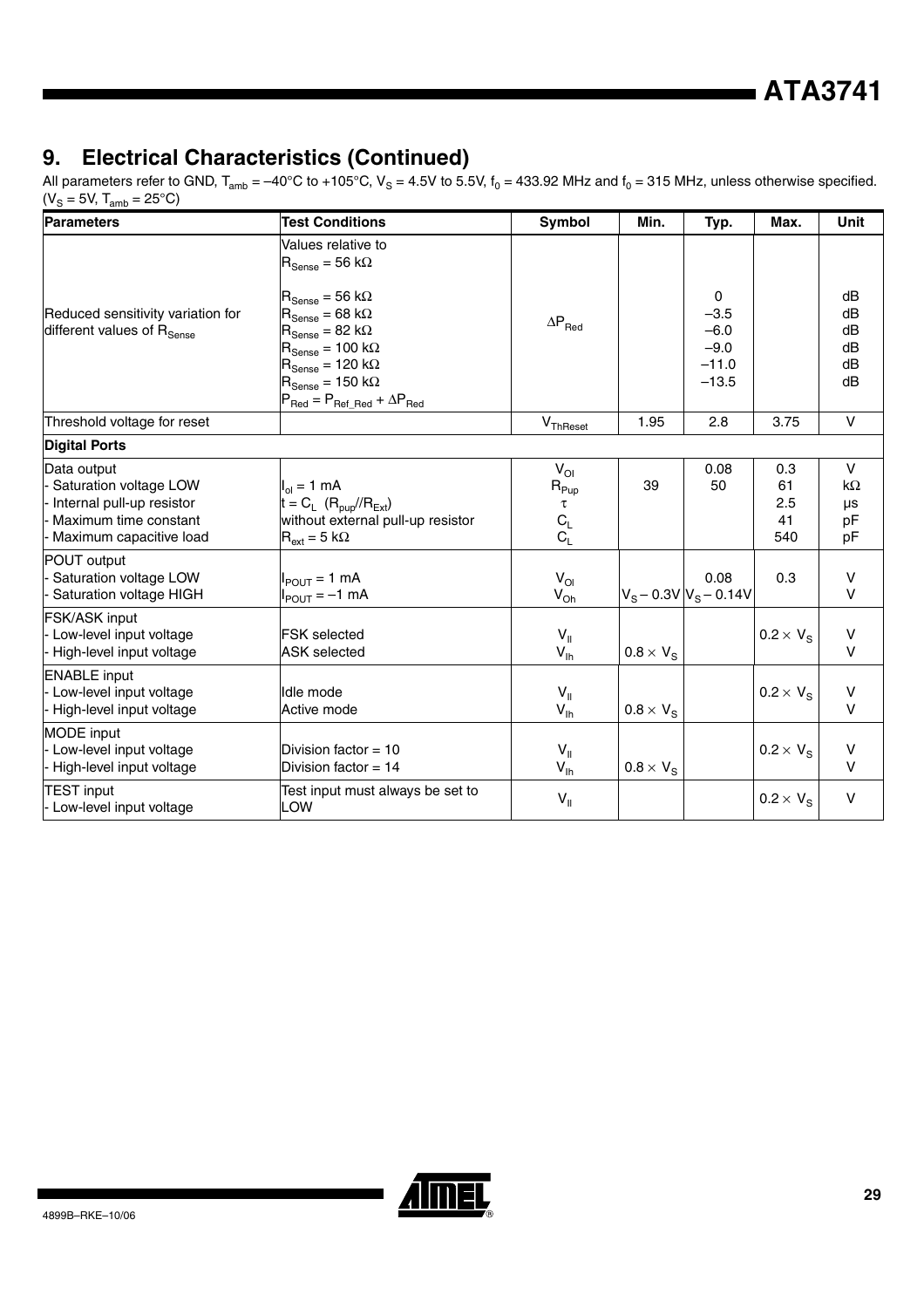

### **10. Ordering Information**

| <b>Extended Type Number</b> | Package          | <b>Remarks</b>                                        |
|-----------------------------|------------------|-------------------------------------------------------|
| ATA3741P2-TGSY              | SO <sub>20</sub> | 2: IF bandwidth of 300 kHz, tube, Pb-free             |
| ATA3741P2-TGOY              | SO <sub>20</sub> | 2: IF bandwidth of 300 kHz, taped and reeled, Pb-free |
| ATA3741P3-TGSY              | SO <sub>20</sub> | 3: IF bandwidth of 600 kHz, tube, Pb-free             |
| ATA3741P3-TGOY              | SO <sub>20</sub> | 3: IF bandwidth of 600 kHz, taped and reeled, Pb-free |

### **11. Package Information**



### **12. Revision History**

Please note that the following page numbers referred to in this section refer to the specific revision mentioned, not to this document.

| <b>Revision No.</b> | History                           |
|---------------------|-----------------------------------|
| 4899B-RKE-10/06     | • Put datasheet in a new template |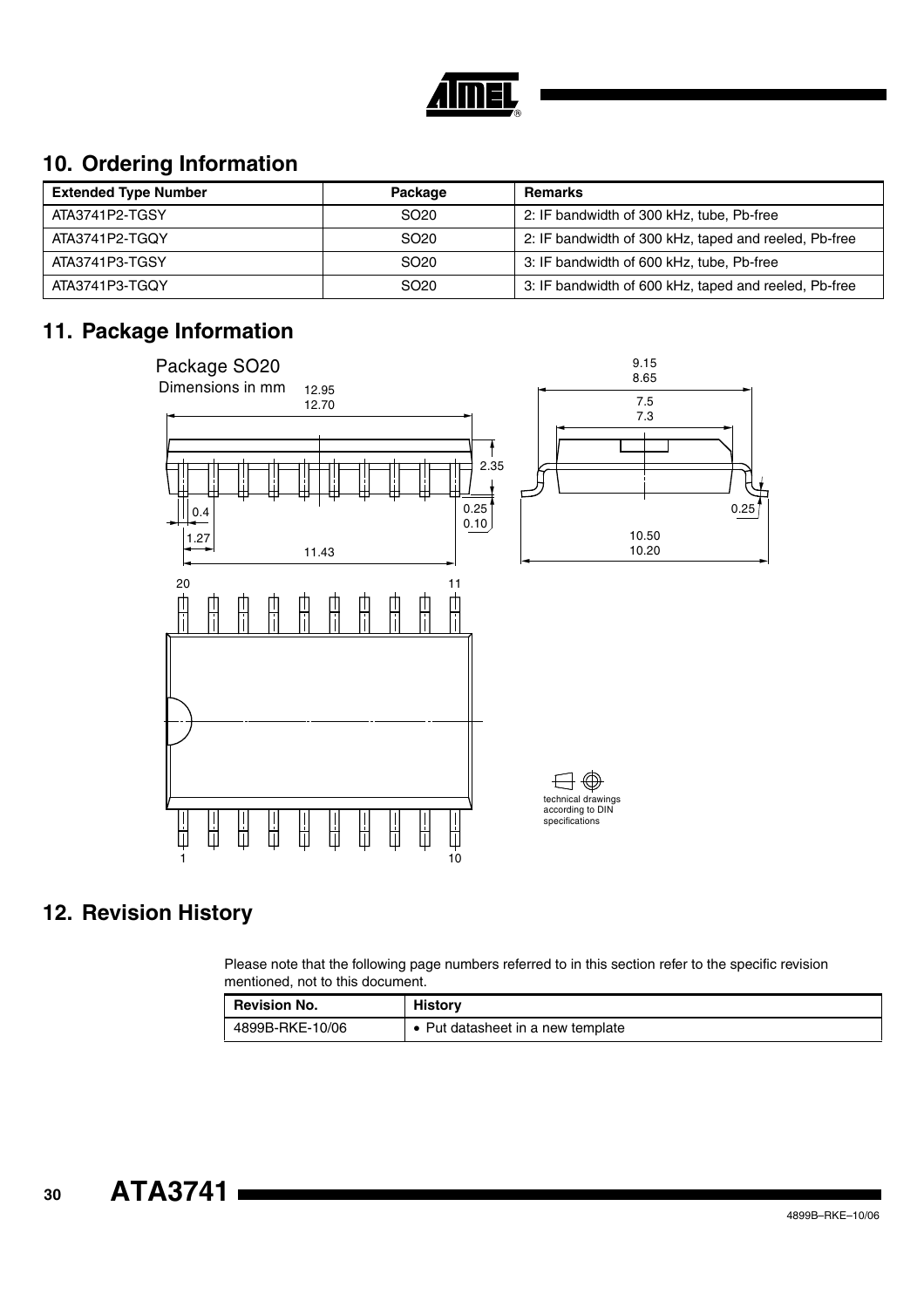

#### **Atmel Corporation Atmel Operations**

2325 Orchard Parkway San Jose, CA 95131, USA Tel: 1(408) 441-0311 Fax: 1(408) 487-2600

#### **Regional Headquarters**

#### *Europe*

Atmel Sarl Route des Arsenaux 41 Case Postale 80 CH-1705 Fribourg Switzerland Tel: (41) 26-426-5555 Fax: (41) 26-426-5500

#### *Asia*

Room 1219 Chinachem Golden Plaza 77 Mody Road Tsimshatsui East Kowloon Hong Kong Tel: (852) 2721-9778 Fax: (852) 2722-1369

#### *Japan*

9F, Tonetsu Shinkawa Bldg. 1-24-8 Shinkawa Chuo-ku, Tokyo 104-0033 Japan Tel: (81) 3-3523-3551 Fax: (81) 3-3523-7581

*Memory* 2325 Orchard Parkway San Jose, CA 95131, USA Tel: 1(408) 441-0311 Fax: 1(408) 436-4314

#### *Microcontrollers*

2325 Orchard Parkway San Jose, CA 95131, USA Tel: 1(408) 441-0311 Fax: 1(408) 436-4314

La Chantrerie BP 70602 44306 Nantes Cedex 3, France Tel: (33) 2-40-18-18-18 Fax: (33) 2-40-18-19-60

#### *ASIC/ASSP/Smart Cards*

Zone Industrielle 13106 Rousset Cedex, France Tel: (33) 4-42-53-60-00 Fax: (33) 4-42-53-60-01

1150 East Cheyenne Mtn. Blvd. Colorado Springs, CO 80906, USA Tel: 1(719) 576-3300 Fax: 1(719) 540-1759

Scottish Enterprise Technology Park Maxwell Building East Kilbride G75 0QR, Scotland Tel: (44) 1355-803-000 Fax: (44) 1355-242-743

*RF/Automotive*

Theresienstrasse 2 Postfach 3535 74025 Heilbronn, Germany Tel: (49) 71-31-67-0 Fax: (49) 71-31-67-2340

1150 East Cheyenne Mtn. Blvd. Colorado Springs, CO 80906, USA Tel: 1(719) 576-3300 Fax: 1(719) 540-1759

*Biometrics/Imaging/Hi-Rel MPU/ High-Speed Converters/RF Datacom* Avenue de Rochepleine BP 123 38521 Saint-Egreve Cedex, France Tel: (33) 4-76-58-30-00 Fax: (33) 4-76-58-34-80

*Literature Requests* www.atmel.com/literature

**Disclaimer:** The information in this document is provided in connection with Atmel products. No license, express or implied, by estoppel or otherwise, to any intellectual property right is granted by this document or in connection with the sale of Atmel products. **EXCEPT AS SET FORTH IN ATMEL'S TERMS AND CONDI-TIONS OF SALE LOCATED ON ATMEL'S WEB SITE, ATMEL ASSUMES NO LIABILITY WHATSOEVER AND DISCLAIMS ANY EXPRESS, IMPLIED OR STATUTORY** WARRANTY RELATING TO ITS PRODUCTS INCLUDING, BUT NOT LIMITED TO, THE IMPLIED WARRANTY OF MERCHANTABILITY, FITNESS FOR A PARTICULAR<br>PURPOSE, OR NON-INFRINGEMENT. IN NO EVENT SHALL ATMEL BE LIABLE FOR ANY DIRECT, INDIRECT, C TAL DAMAGES (INCLUDING, WITHOUT LIMITATION, DAMAGES FOR LOSS OF PROFITS, BUSINESS INTERRUPTION, OR LOSS OF INFORMATION) ARISING OUT<br>OF THE USE OR INABILITY TO USE THIS DOCUMENT, EVEN IF ATMEL HAS BEEN ADVISED OF THE POSSIB and product descriptions at any time without notice. Atmel does not make any commitment to update the information contained herein. Unless specifically provided otherwise, Atmel products are not suitable for, and shall not be used in, automotive applications. Atmel's products are not intended, authorized, or warranted for use as components in applications intended to support or sustain life.

**© 2006 Atmel Corporation**. **All rights reserved.** Atmel®, logo and combinations thereof, Everywhere You Are® and others are registered trademarks or trademarks of Atmel Corporation or its subsidiaries. Other terms and product names may be trademarks of others.